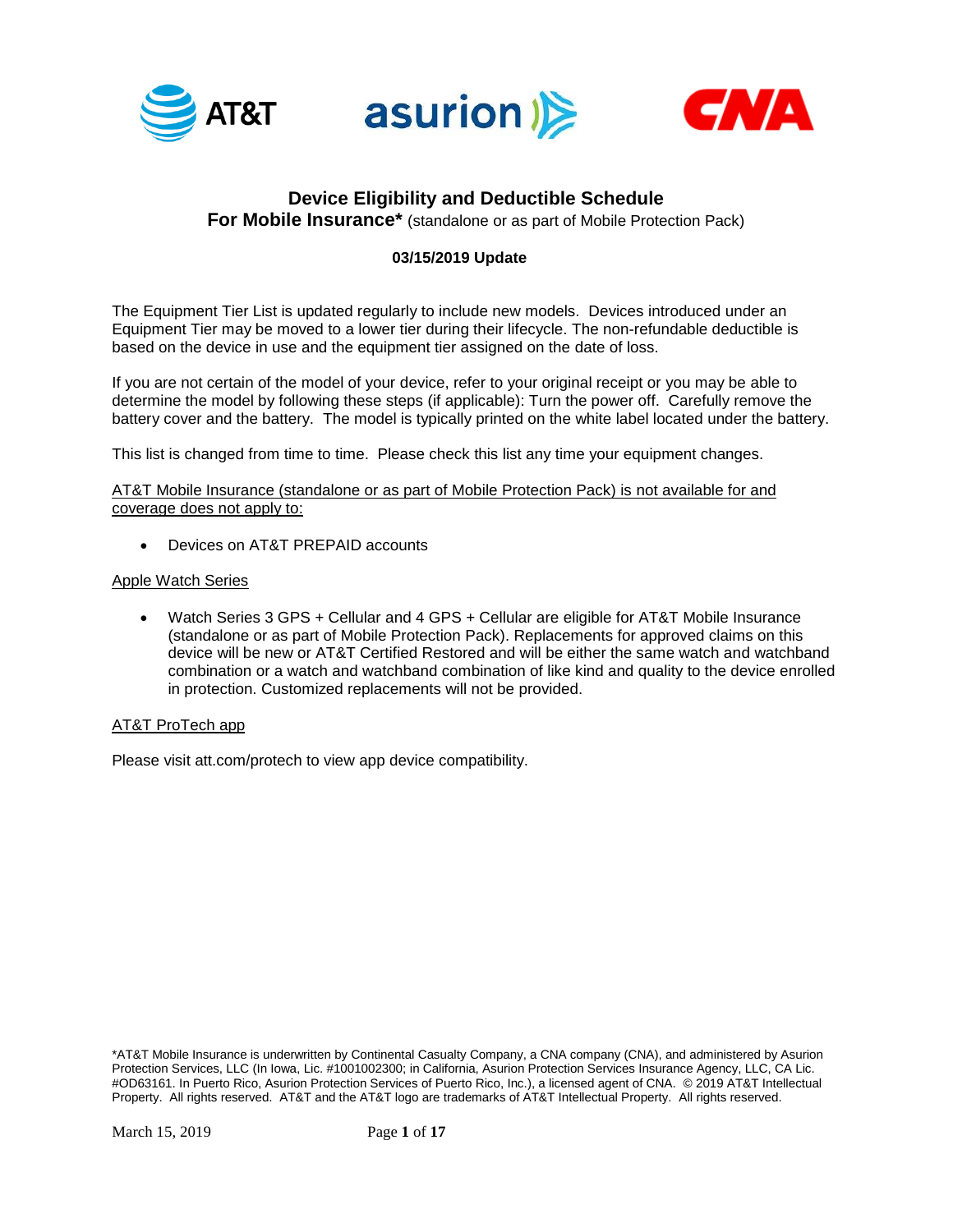





| <b>AT&amp;T Mobile Insurance (standalone or as part of Mobile Protection Pack)</b><br><b>Deductible Schedule</b> |                                               |                                       |               |               |               |  |
|------------------------------------------------------------------------------------------------------------------|-----------------------------------------------|---------------------------------------|---------------|---------------|---------------|--|
|                                                                                                                  |                                               | <b>Non-Refundable Equipment Tiers</b> |               |               |               |  |
|                                                                                                                  | <b>Tier A</b>                                 | <b>Tier B</b>                         | <b>Tier C</b> | <b>Tier D</b> | <b>Tier E</b> |  |
| <b>Standard Replacement Deductible</b>                                                                           | \$25.00                                       | \$75.00                               | \$150.00      | \$225.00      | \$299.00      |  |
| <b>Declining Deductible:</b> At 6 months<br>since the incident date of your last<br>approved claim *             | \$18.00                                       | \$56.00                               | \$112.00      | \$168.00      | \$224.00      |  |
| <b>Declining Deductible: At 12 months</b><br>since the incident date of your last<br>approved claim *            | \$12.00                                       | \$37.00                               | \$75.00       | \$112.00      | \$149.00      |  |
| <b>Screen Repair Standard Deductible</b>                                                                         | N/A                                           | N/A                                   | \$49.00**     | $$49.00**$    | \$49.00**     |  |
| <b>Bring Your Own Device ***</b><br>(A non-AT&T Make/Model)                                                      | <b>Bring Your Own Device Equipment Tier C</b> |                                       |               |               |               |  |

**\*** Applies to Standard Replacement Deductible only. Customers continuously enrolled in AT&T Mobile Insurance who remain claim-free for at least six consecutive months will be eligible for a Declining Deductible discount. See terms and conditions for full details.

**\*\*** Limited to eligible devices in select markets. Declining deductibles are not applicable to screen repair and selecting screen repair option does not impact replacement declining deductible eligibility. Go to [phoneclaim.com/att](http://www.phoneclaim.com/att) for complete list of eligible devices and available markets, both of which are subject to change at any time.

**\*\*\*** Applies to non-AT&T device make/model equipment only. If the Bring Your Own device make/model is currently or was previously sold by AT&T the applicable replacement and screen repair deductible tier will apply for that specific make/model as listed in this Device Eligibility and Deductible Schedule. For a non-AT&T device make/model, Device Tier C applies. Replacement option will vary depending on Deductible Tier. All Bring Your Own Device make/model equipment must be activated on the AT&T network to be eligible.

<sup>\*</sup>AT&T Mobile Insurance is underwritten by Continental Casualty Company, a CNA company (CNA), and administered by Asurion Protection Services, LLC (In Iowa, Lic. #1001002300; in California, Asurion Protection Services Insurance Agency, LLC, CA Lic. #OD63161. In Puerto Rico, Asurion Protection Services of Puerto Rico, Inc.), a licensed agent of CNA. © 2019 AT&T Intellectual Property. All rights reserved. AT&T and the AT&T logo are trademarks of AT&T Intellectual Property. All rights reserved.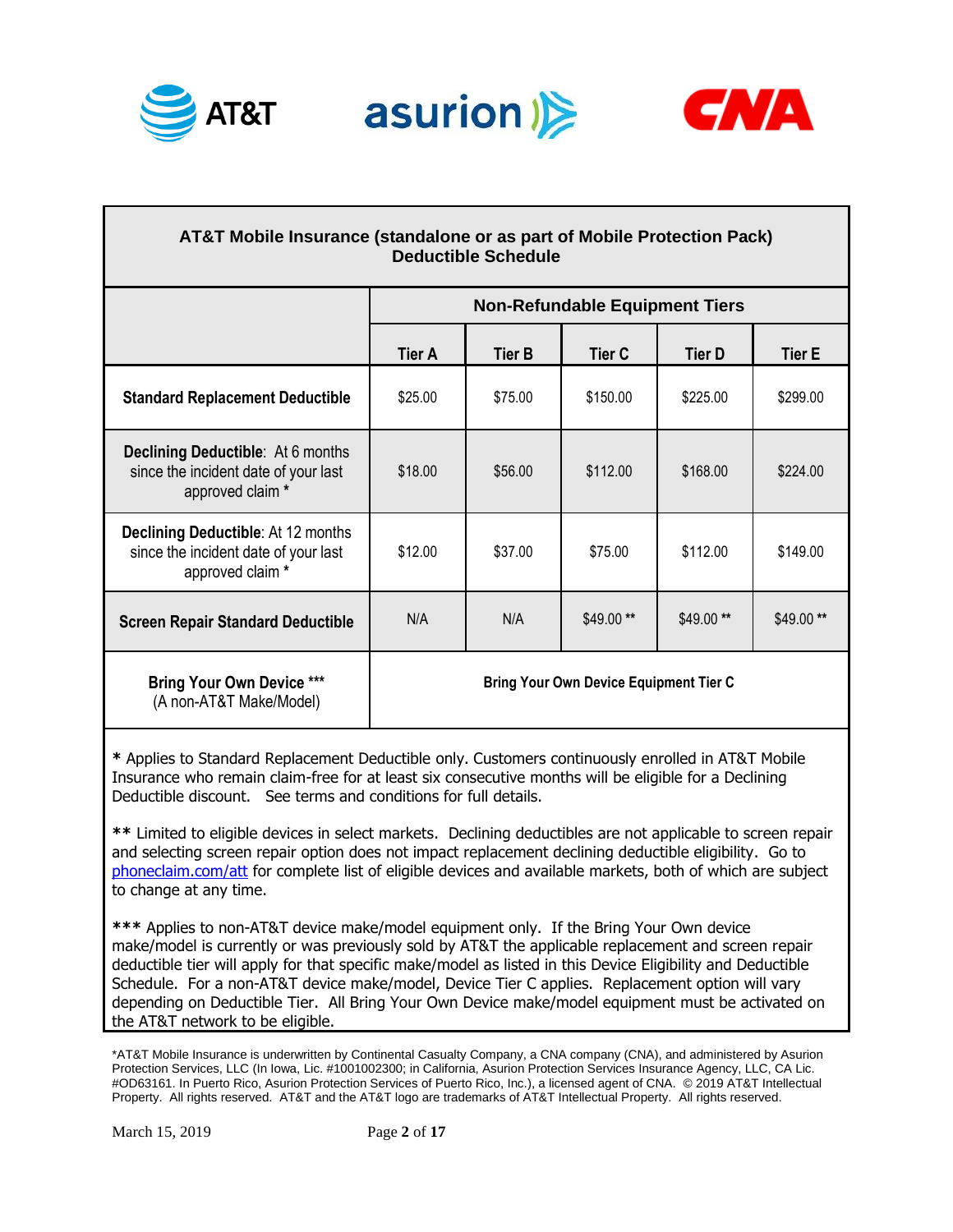





| <b>Manufacturer</b> | <b>Model</b>           | <b>Equipment Tier</b>   | <b>Standard Deductible</b> |
|---------------------|------------------------|-------------------------|----------------------------|
| <b>ACER</b>         | AS1830T                | <b>Equipment Tier D</b> | \$225                      |
| <b>ACER</b>         | <b>ASPIRE ONE</b>      | <b>Equipment Tier D</b> | \$225                      |
| <b>ACER</b>         | ASPIRE 1830            | <b>Equipment Tier D</b> | \$225                      |
|                     | <b>ASPIRE NETBOOK</b>  |                         |                            |
| <b>ACER</b>         | (A0722)                | <b>Equipment Tier C</b> | \$150                      |
| <b>ACER</b>         | ICONIA TAB (A501)      | <b>Equipment Tier D</b> | \$225                      |
| <b>AMAZON</b>       | Fire (SD4930UR)        | <b>Equipment Tier D</b> | \$225                      |
| AMAZON              | <b>KINDLE</b>          | Ineligible              | N/A                        |
| <b>AMAZON</b>       | Kindle Touch 3G        | Ineligible              | N/A                        |
|                     | Kindle Fire HD 8.9" 4G |                         |                            |
| AMAZON              | LTE (53-000485)        | <b>Equipment Tier C</b> | \$150                      |
|                     | Kindle Fire HDX 7"     | Equipment Tier B        | $\overline{$75}$           |
| AMAZON              | (C8X4DE)               |                         |                            |
|                     | AMBER ALERT GPS        | Equipment Tier A        | \$25                       |
| AMBER ALERT GPS     | (AAGPS-3G)             |                         |                            |
| <b>APPLE</b>        | iPhone 2G              | <b>Equipment Tier B</b> | \$75                       |
| <b>APPLE</b>        | iPhone 3G              | <b>Equipment Tier B</b> | \$75                       |
| <b>APPLE</b>        | iPhone 3GS             | <b>Equipment Tier B</b> | \$75                       |
| <b>APPLE</b>        | iPhone 4               | <b>Equipment Tier B</b> | \$75                       |
| <b>APPLE</b>        | iPhone 4S              | <b>Equipment Tier B</b> | \$75                       |
| <b>APPLE</b>        | iPhone 5               | <b>Equipment Tier B</b> | \$75                       |
| <b>APPLE</b>        | iPhone 5C              | <b>Equipment Tier B</b> | \$75                       |
| <b>APPLE</b>        | iPhone 5S              | <b>Equipment Tier B</b> | \$75                       |
| <b>APPLE</b>        | iPhone 6               | <b>Equipment Tier C</b> | \$150                      |
| <b>APPLE</b>        | iPhone 6S              | <b>Equipment Tier D</b> | \$225                      |
| <b>APPLE</b>        | iPhone 6 Plus          | <b>Equipment Tier C</b> | \$150                      |
| <b>APPLE</b>        | iPhone 6S Plus         | <b>Equipment Tier D</b> | \$225                      |
| <b>APPLE</b>        | iPhone 7               | <b>Equipment Tier D</b> | \$225                      |
| <b>APPLE</b>        | iPhone 7 Plus 32 GB    | <b>Equipment Tier D</b> | \$225                      |
| <b>APPLE</b>        | iPhone 7 Plus 128 GB   | <b>Equipment Tier D</b> | \$225                      |
| <b>APPLE</b>        | iPhone 7 Plus 256 GB   | <b>Equipment Tier E</b> | \$299                      |
| <b>APPLE</b>        | iPhone 8               | <b>Equipment Tier D</b> | \$225                      |
| <b>APPLE</b>        | iPhone 8 Plus 32 GB    | <b>Equipment Tier D</b> | \$225                      |
| <b>APPLE</b>        | iPhone 8 Plus 256 GB   | <b>Equipment Tier E</b> | \$299                      |
| <b>APPLE</b>        | iPhone SE              | <b>Equipment Tier C</b> | \$150                      |
| <b>APPLE</b>        | iPhone X               | <b>Equipment Tier E</b> | \$299                      |
| <b>APPLE</b>        | iPhone XS              | <b>Equipment Tier E</b> | \$299                      |
| <b>APPLE</b>        | iPhone XS Max          | <b>Equipment Tier E</b> | \$299                      |
| APPLE               | iPhone XR              | <b>Equipment Tier D</b> | \$225                      |
| <b>APPLE</b>        | iPad (all models)      | <b>Equipment Tier D</b> | \$225                      |
| <b>APPLE</b>        | iPad Mini (all models) | <b>Equipment Tier D</b> | \$225                      |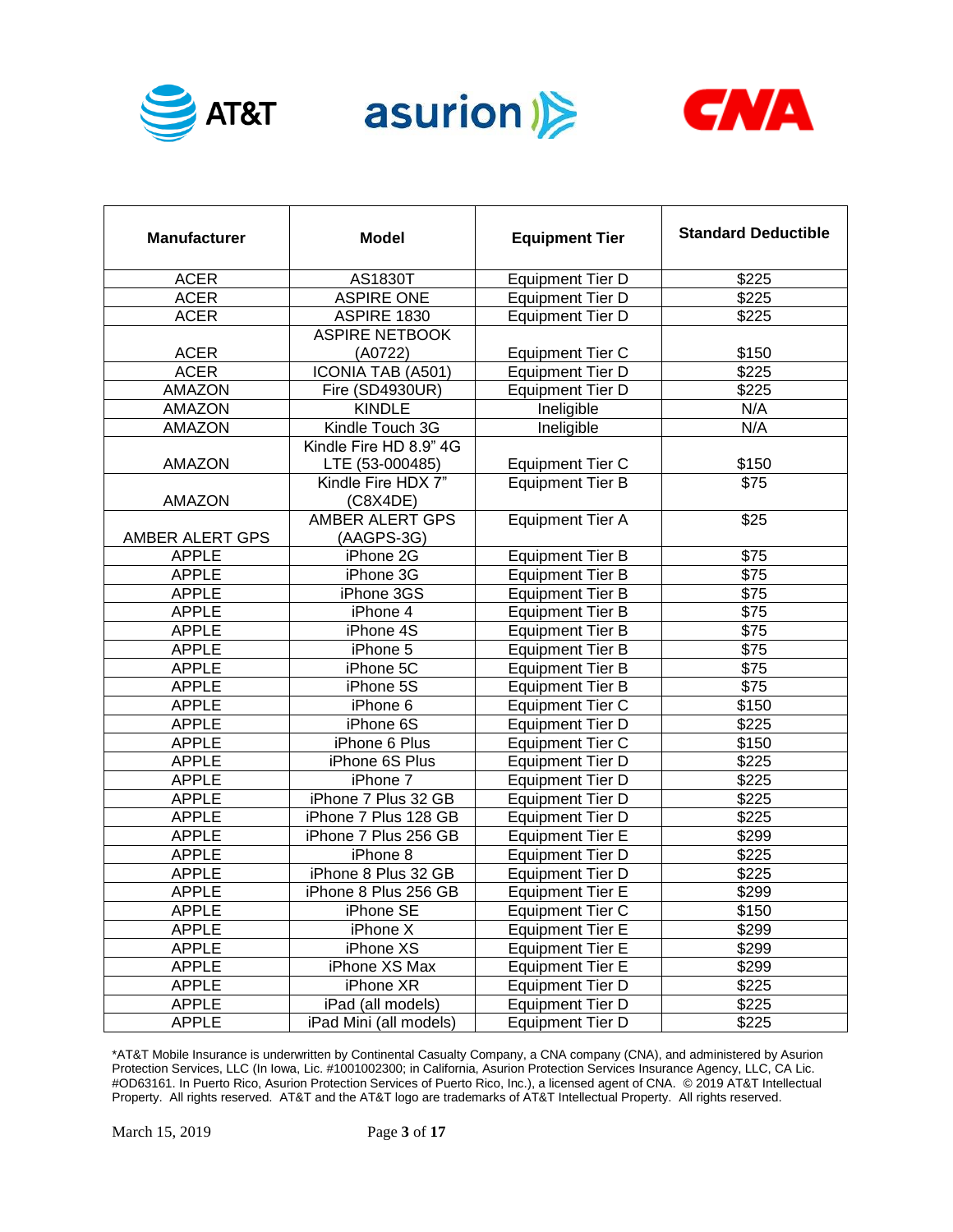





| <b>APPLE</b> | iPad Air (A1475)                                                                         | <b>Equipment Tier D</b> | \$225 |
|--------------|------------------------------------------------------------------------------------------|-------------------------|-------|
| <b>APPLE</b> | iPad Air 2 (A1567)                                                                       | <b>Equipment Tier D</b> | \$225 |
| APPLE        | iPad Pro 9.7                                                                             | <b>Equipment Tier D</b> | \$225 |
| APPLE        | iPad Pro 10.5 64 GB                                                                      | <b>Equipment Tier D</b> | \$225 |
| APPLE        | iPad Pro 10.5 256 GB                                                                     | <b>Equipment Tier D</b> | \$225 |
| APPLE        | iPad Pro 10.5 512 GB                                                                     | <b>Equipment Tier E</b> | \$299 |
| APPLE        | iPad Pro 11                                                                              | <b>Equipment Tier E</b> | \$299 |
| <b>APPLE</b> | iPad Pro 12.9                                                                            | <b>Equipment Tier D</b> | \$225 |
| <b>APPLE</b> | iPad Pro 12.9 (2017)                                                                     | <b>Equipment Tier E</b> | \$299 |
| <b>APPLE</b> | iPad Pro 12.9 (2018)                                                                     | <b>Equipment Tier E</b> | \$299 |
| <b>APPLE</b> | Watch Series 3 GPS +<br>Cellular, Aluminum<br>Case, all Bands ***                        | <b>Equipment Tier C</b> | \$150 |
| <b>APPLE</b> | Watch Series 3 GPS +<br>Cellular, Ceramic Case,<br>all Bands ***                         | <b>Equipment Tier E</b> | \$299 |
| <b>APPLE</b> | Watch Series 3 GPS +<br>Cellular, Stainless Steel<br>Case with<br>Sport Band ***         | <b>Equipment Tier D</b> | \$225 |
| <b>APPLE</b> | Watch Series 3 GPS +<br>Cellular, Stainless Steel<br>Case with<br>Hermes Band ***        | <b>Equipment Tier E</b> | \$299 |
| <b>APPLE</b> | Watch Series 4 GPS +<br>Cellular, Aluminum<br>Case, all Bands ***                        | <b>Equipment Tier D</b> | \$225 |
| <b>APPLE</b> | Watch Series 4 GPS +<br>Cellular, Stainless Steel<br>Case with Sport Band or<br>Loop *** | <b>Equipment Tier D</b> | \$225 |
| <b>APPLE</b> | Watch Series 4 GPS +<br>Cellular, Stainless Steel<br>Case with Hermes Band<br>***        | <b>Equipment Tier E</b> | \$299 |
| <b>APPLE</b> | Watch Nike+ Series 4<br>GPS + Cellular,<br>Aluminum Case, all<br>Bands ***               | <b>Equipment Tier D</b> | \$225 |
| <b>ASUS</b>  | MeMo Pad™ FHD 10<br>LTE (ME302KL)                                                        | <b>Equipment Tier B</b> | \$75  |
|              | MeMO Pad™ 7 LTE                                                                          |                         |       |
| <b>ASUS</b>  | (ME375CL)                                                                                | <b>Equipment Tier B</b> | \$75  |
| <b>ASUS</b>  | PadFone X (T00D)                                                                         | <b>Equipment Tier D</b> | \$225 |
| <b>ASUS</b>  | <b>VIVOTAB RT</b><br>(TF600TL)                                                           | <b>Equipment Tier D</b> | \$225 |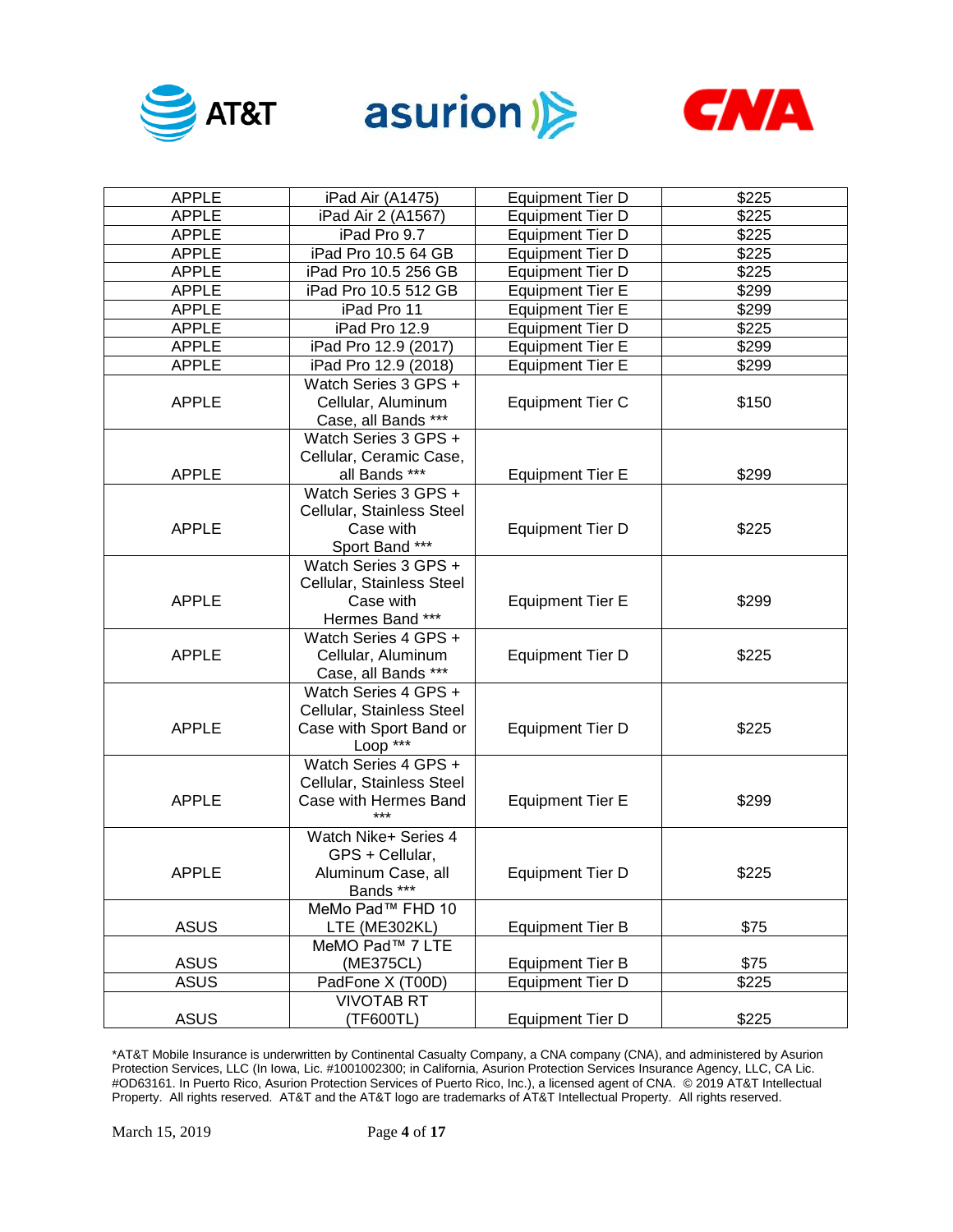





| AT&T | 8525                      | <b>Equipment Tier B</b> | \$75             |
|------|---------------------------|-------------------------|------------------|
| AT&T | BEAM (AC340U)             | <b>Equipment Tier A</b> | \$25             |
| AT&T | Cingular Flip (M3620)     | <b>Equipment Tier A</b> | $\overline{$25}$ |
| AT&T | Cingular Flip 2 (40440)   | <b>Equipment Tier A</b> | $\overline{$25}$ |
| AT&T | F160                      | <b>Equipment Tier B</b> | $\sqrt{$75}$     |
| AT&T | <b>IMPULSE 4G (U8800)</b> | <b>Equipment Tier B</b> | \$75             |
|      | MOBILE HOTSPOT            |                         |                  |
| AT&T | ELEVATE 4G (AC754S)       | <b>Equipment Tier A</b> | \$25             |
|      | <b>MOBILE HOTSPOT</b>     |                         |                  |
| AT&T | MiFi 2372                 | <b>Equipment Tier B</b> | \$75             |
|      | <b>MOBILE HOTSPOT</b>     |                         |                  |
| AT&T | MIFI LIBERATE 5792        | <b>Equipment Tier B</b> | \$75             |
|      | MOBILE HOTSPOT            |                         |                  |
| AT&T | UNITE (AC770S)            | <b>Equipment Tier B</b> | \$75             |
|      | MODIO LTE Case for        |                         |                  |
| AT&T | iPad mini (Y860OA)        | <b>Equipment Tier B</b> | \$75             |
| AT&T | Primetime (K92)           | <b>Equipment Tier B</b> | $\overline{$75}$ |
| AT&T | <b>QUICKFIRE</b>          | <b>Equipment Tier B</b> | $\sqrt{$75}$     |
| AT&T | TILT (8900/8925)          | <b>Equipment Tier B</b> | $\sqrt{$75}$     |
| AT&T | Trek™                     | <b>Equipment Tier B</b> | $\sqrt{$75}$     |
| AT&T | TREK™ 2 HD (K88)          | <b>Equipment Tier A</b> | $\overline{$25}$ |
| AT&T | <b>UNITE</b>              | <b>Equipment Tier A</b> | \$25             |
|      | Unite Explore™            |                         |                  |
| AT&T | (AC815S)                  | <b>Equipment Tier A</b> | \$25             |
|      | Unite Express 2           |                         |                  |
| AT&T | (AC797S)                  | <b>Equipment Tier A</b> | \$25             |
| AT&T | Unite Express Hotspot     | <b>Equipment Tier A</b> | \$25             |
| AT&T | UNITE PRO                 | <b>Equipment Tier A</b> | \$25             |
| AT&T | <b>USBCONNECT 881</b>     | <b>Equipment Tier B</b> | \$75             |
| AT&T | USBCONNECT 900            | <b>Equipment Tier B</b> | \$75             |
|      | <b>USBCONNECT</b>         |                         |                  |
| AT&T | ADRENALINE (AD600)        | <b>Equipment Tier B</b> | \$75             |
|      | <b>USBCONNECT FORCE</b>   |                         |                  |
| AT&T | 4G (E368)                 | <b>Equipment Tier B</b> | \$75             |
|      | <b>USBCONNECT</b>         |                         |                  |
| AT&T | <b>LIGHTENING</b>         | <b>Equipment Tier B</b> | \$75             |
|      | <b>USBCONNECT</b>         |                         |                  |
| AT&T | <b>MERCURY</b>            | <b>Equipment Tier B</b> | \$75             |
|      | <b>USBCONNECT</b>         |                         |                  |
|      | <b>MOMENTUM 4G</b>        |                         |                  |
| AT&T | (AC313U)                  | <b>Equipment Tier B</b> | \$75             |
|      | <b>USBCONNECT</b>         |                         |                  |
|      | <b>SHOCKWAVE</b>          |                         |                  |
| AT&T | (USB308)                  | <b>Equipment Tier B</b> | \$75             |
| AT&T | <b>USBCONNECT TURBO</b>   | <b>Equipment Tier B</b> | $\overline{$75}$ |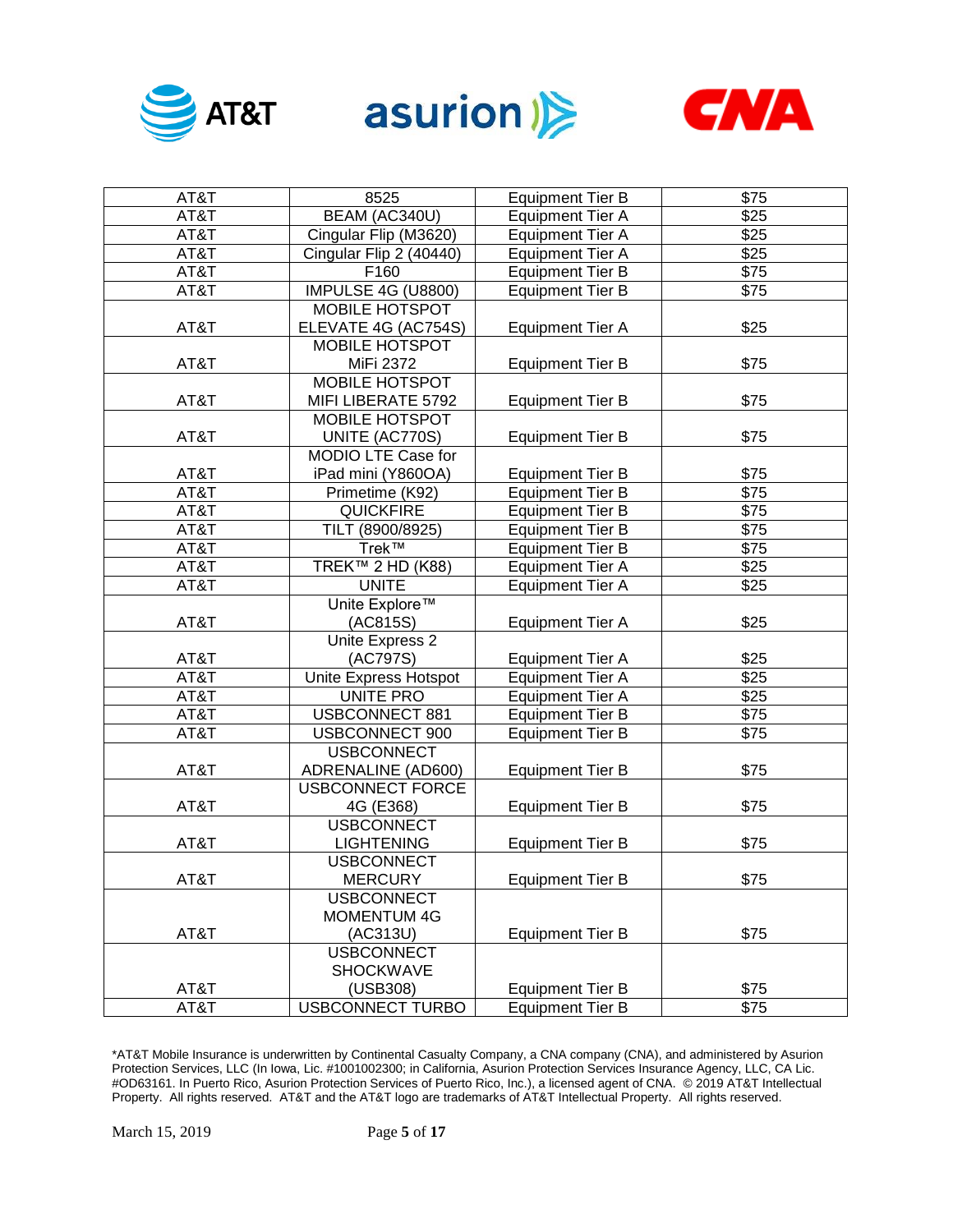





|                              | <b>USBCONNECT</b>                 |                         |                  |
|------------------------------|-----------------------------------|-------------------------|------------------|
| AT&T                         | <b>VELOCITY</b>                   | <b>Equipment Tier A</b> | \$25             |
| AT&T                         | Velocity                          | <b>Equipment Tier A</b> | \$25             |
| AT&T                         | Velocity 2 (MF985)                | <b>Equipment Tier A</b> | \$25             |
| AT&T                         | <b>Velocity GOPHONE</b>           | <b>Equipment Tier A</b> | \$25             |
|                              | Velocity USB stick                |                         |                  |
| AT&T                         | (MF861)                           | <b>Equipment Tier A</b> | \$25             |
|                              | <b>WIRELESS HOME</b>              |                         |                  |
| AT&T                         | PHONE (LG-AF300)                  | <b>Equipment Tier A</b> | \$25             |
|                              | <b>WIRELESS HOME</b>              |                         |                  |
| AT&T                         | PHONE (WF720)                     | <b>Equipment Tier A</b> | \$25             |
|                              | <b>WIRELESS HOME</b>              |                         |                  |
| AT&T                         | PHONE (WF721)                     | <b>Equipment Tier A</b> | \$25             |
|                              | <b>WIRELESS HOME</b>              |                         |                  |
| AT&T                         | BASE (ZTE Z700)                   | <b>Equipment Tier A</b> | \$25             |
|                              | <b>WIRELESS HOME</b>              |                         |                  |
| AT&T                         | BASE (ZTE Z700A)                  | <b>Equipment Tier A</b> | \$25             |
|                              | <b>AT&amp;T Wireless Internet</b> |                         |                  |
| AT&T                         | (MF279)                           | <b>Equipment Tier A</b> | \$25             |
| AT&T                         | Z331                              | <b>Equipment Tier B</b> | $\overline{$75}$ |
|                              | <b>CAR CONNECTION</b>             |                         |                  |
|                              | <b>ELITE SERIES</b>               |                         |                  |
| <b>AUDIOVOX</b>              | (CCOBD2A)                         | <b>Equipment Tier B</b> | \$75             |
| <b>BlackBerry</b>            | KEYone (BBB100-1)                 | <b>Equipment Tier C</b> | \$150            |
|                              | A non-AT&T                        |                         |                  |
| <b>Bring Your Own Device</b> | make/model                        | <b>Equipment Tier C</b> | \$150            |
| <b>DELL</b>                  | <b>AERO</b>                       | <b>Equipment Tier B</b> | $\overline{$75}$ |
| <b>DELL</b>                  | <b>INSPIRON MINI 10 HD</b>        | <b>Equipment Tier C</b> | \$150            |
| <b>EVADO</b>                 | FiLIP™ (EF-0001)                  | <b>Equipment Tier A</b> | \$25             |
| FILIP Technologies           | FiLIP™2 (EF-0001)                 | <b>Equipment Tier A</b> | \$25             |
| <b>GARMIN</b>                | <b>NUVIFONE (G60)</b>             | <b>Equipment Tier B</b> | \$75             |
| <b>HARMAN</b>                | Spark (HAS-15)                    | <b>Equipment Tier A</b> | \$25             |
| <b>HP</b>                    | <b>IPAQ GLISTEN</b>               | <b>Equipment Tier B</b> | \$75             |
| <b>HP</b>                    | <b>MINI 110</b>                   | <b>Equipment Tier C</b> | \$150            |
| <b>HP</b>                    | VEER 4G (P160UNA)                 | <b>Equipment Tier B</b> | \$75             |
| <b>HTC</b>                   | ARIA (A6366)                      | <b>Equipment Tier B</b> | \$75             |
|                              | Desire® 610                       |                         |                  |
| <b>HTC</b>                   | $(OP9O110_P)$                     | <b>Equipment Tier B</b> | \$75             |
| <b>HTC</b>                   | Desire <sup>®</sup> 626           | <b>Equipment Tier B</b> | \$75             |
|                              | (0PM912000)                       |                         |                  |
|                              | Desire® EYE                       |                         |                  |
| <b>HTC</b>                   | (0PFH100)                         | <b>Equipment Tier C</b> | \$150            |
| <b>HTC</b>                   | First <sup>™</sup> (PM33100)      | <b>Equipment Tier C</b> | \$150            |
| <b>HTC</b>                   | FREESTYLE (F5151)                 | <b>Equipment Tier B</b> | \$75             |
| <b>HTC</b>                   | FUZE (P4600/P4605)                | <b>Equipment Tier B</b> | \$75             |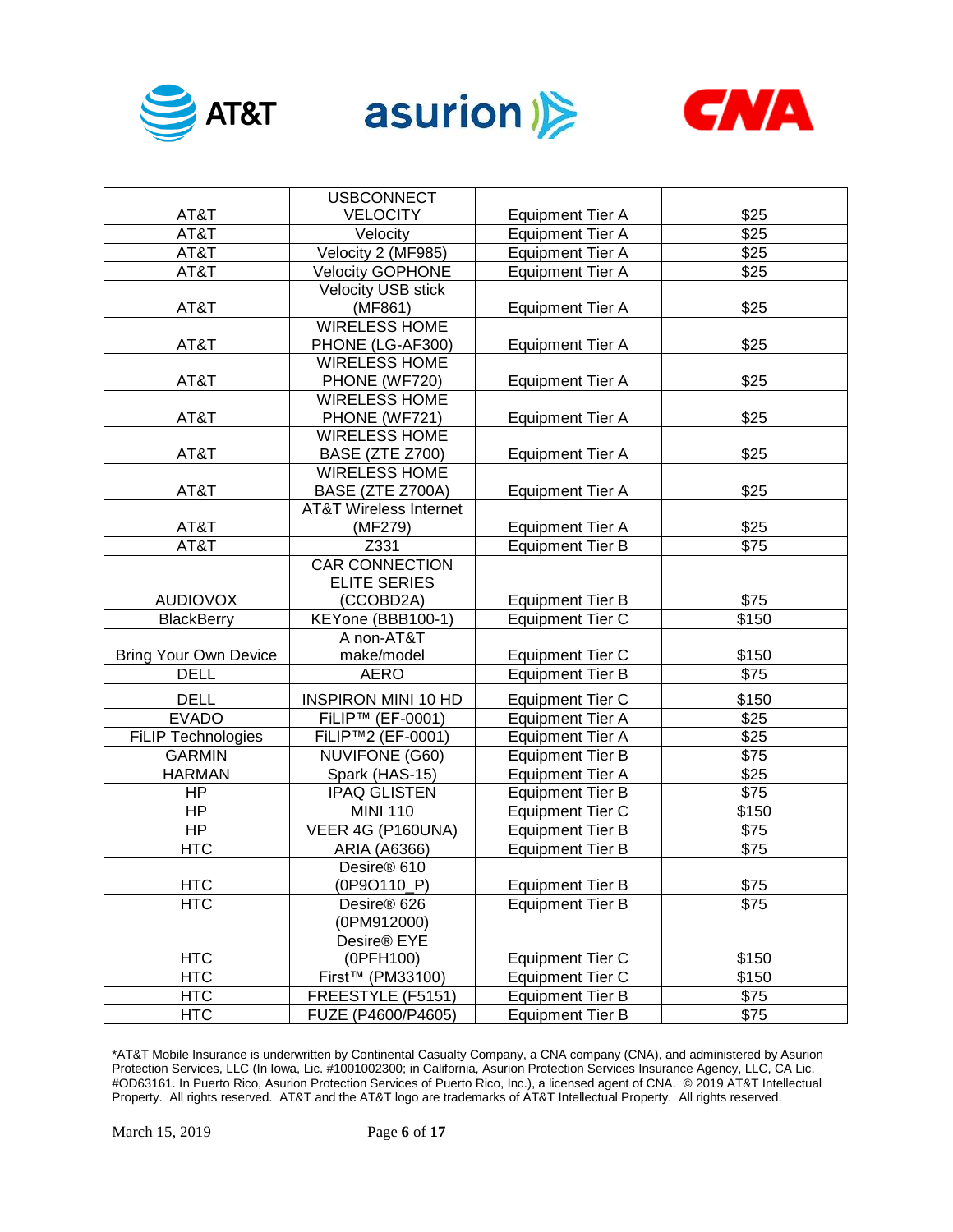





| <b>HTC</b>     | HD7S (T9295)              | <b>Equipment Tier C</b> | \$150            |
|----------------|---------------------------|-------------------------|------------------|
|                | <b>JETSTREAM</b>          |                         |                  |
| <b>HTC</b>     | (PG09410)                 | <b>Equipment Tier D</b> | \$225            |
| <b>HTC</b>     | INSPIRE 4G (PD98120)      | <b>Equipment Tier C</b> | \$150            |
| <b>HTC</b>     | One A9 (2PQ9120)          | <b>Equipment Tier C</b> | \$150            |
| <b>HTC</b>     | One® (M8) (OP6B120)       | <b>Equipment Tier D</b> | \$225            |
| <b>HTC</b>     | One® (M8) (0P6B180)       | <b>Equipment Tier D</b> | \$225            |
| <b>HTC</b>     | One® M9 (OPJA110)         | <b>Equipment Tier D</b> | \$225            |
| <b>HTC</b>     | One (PN07120)             | <b>Equipment Tier D</b> | \$225            |
| <b>HTC</b>     | <b>ONE VX (PM36100)</b>   | <b>Equipment Tier B</b> | $\overline{$75}$ |
| HTC            | ONE MINI(PO58220)         | <b>Equipment Tier C</b> | \$150            |
| <b>HTC</b>     | <b>ONE X (PJ83100)</b>    | <b>Equipment Tier D</b> | \$225            |
| <b>HTC</b>     | ONE X+ (PM63100)          | <b>Equipment Tier D</b> | \$225            |
| <b>HTC</b>     | <b>PURE (ST6356)</b>      | <b>Equipment Tier B</b> | \$75             |
| <b>HTC</b>     | SURROUND (T8788)          | <b>Equipment Tier B</b> | \$75             |
|                | TILT 2 (ST7377/           |                         |                  |
| <b>HTC</b>     | ST7378)                   | <b>Equipment Tier B</b> | \$75             |
| <b>HTC</b>     | <b>TITAN (PI39100)</b>    | <b>Equipment Tier D</b> | \$225            |
| <b>HTC</b>     | <b>TITAN II (PI86100)</b> | <b>Equipment Tier D</b> | \$225            |
| <b>HTC</b>     | <b>VIVID (PH39100)</b>    | <b>Equipment Tier C</b> | \$150            |
|                | WINDOWS PHONE 8X          |                         |                  |
| <b>HTC</b>     | 8G & 16G (PM23300)        | <b>Equipment Tier C</b> | \$150            |
| <b>KYOCERA</b> | DuraForce (E6560)         | <b>Equipment Tier C</b> | \$150            |
|                | DuraForce PRO             |                         |                  |
| <b>KYOCERA</b> | (E6820)                   | <b>Equipment Tier C</b> | \$150            |
| <b>KYOCERA</b> | DuraForce XD (E6790)      | <b>Equipment Tier C</b> | \$150            |
| <b>KYOCERA</b> | DuraXE (E4710)            | <b>Equipment Tier B</b> | \$75             |
| LENOVO         | <b>IDEATAB A2107</b>      | <b>Equipment Tier B</b> | \$75             |
| LENOVO         | Moto Tab (TB-X704A)       | <b>Equipment Tier B</b> | $\overline{$75}$ |
| LENOVO         | S <sub>10</sub>           | <b>Equipment Tier C</b> | \$150            |
| LG             | Arena                     | <b>Equipment Tier B</b> | \$75             |
| LG             | A340                      | <b>Equipment Tier B</b> | \$75             |
| LG             | A380                      | <b>Equipment Tier B</b> | \$75             |
| LG             | <b>B470</b>               | <b>Equipment Tier A</b> | $\overline{$25}$ |
| LG             | B471                      | <b>Equipment Tier A</b> | \$25             |
| LG             | CF360                     | <b>Equipment Tier B</b> | \$75             |
| LG             | <b>CU405</b>              | <b>Equipment Tier B</b> | \$75             |
| LG             | <b>ENCORE (U5AT)</b>      | <b>Equipment Tier B</b> | \$75             |
| LG             | ESCAPE (P870)             | <b>Equipment Tier B</b> | \$75             |
| LG             | Escape2™                  | <b>Equipment Tier B</b> | \$75             |
| LG             | <b>EXPO</b>               | <b>Equipment Tier B</b> | \$75             |
| LG             | G Flex (D950)             | <b>Equipment Tier D</b> | \$225            |
| LG             | G Flex2 (H950)            | <b>Equipment Tier D</b> | \$225            |
| LG             | G2 (D800)                 | <b>Equipment Tier D</b> | \$225            |
| LG             | G3 (D850)                 | <b>Equipment Tier D</b> | \$225            |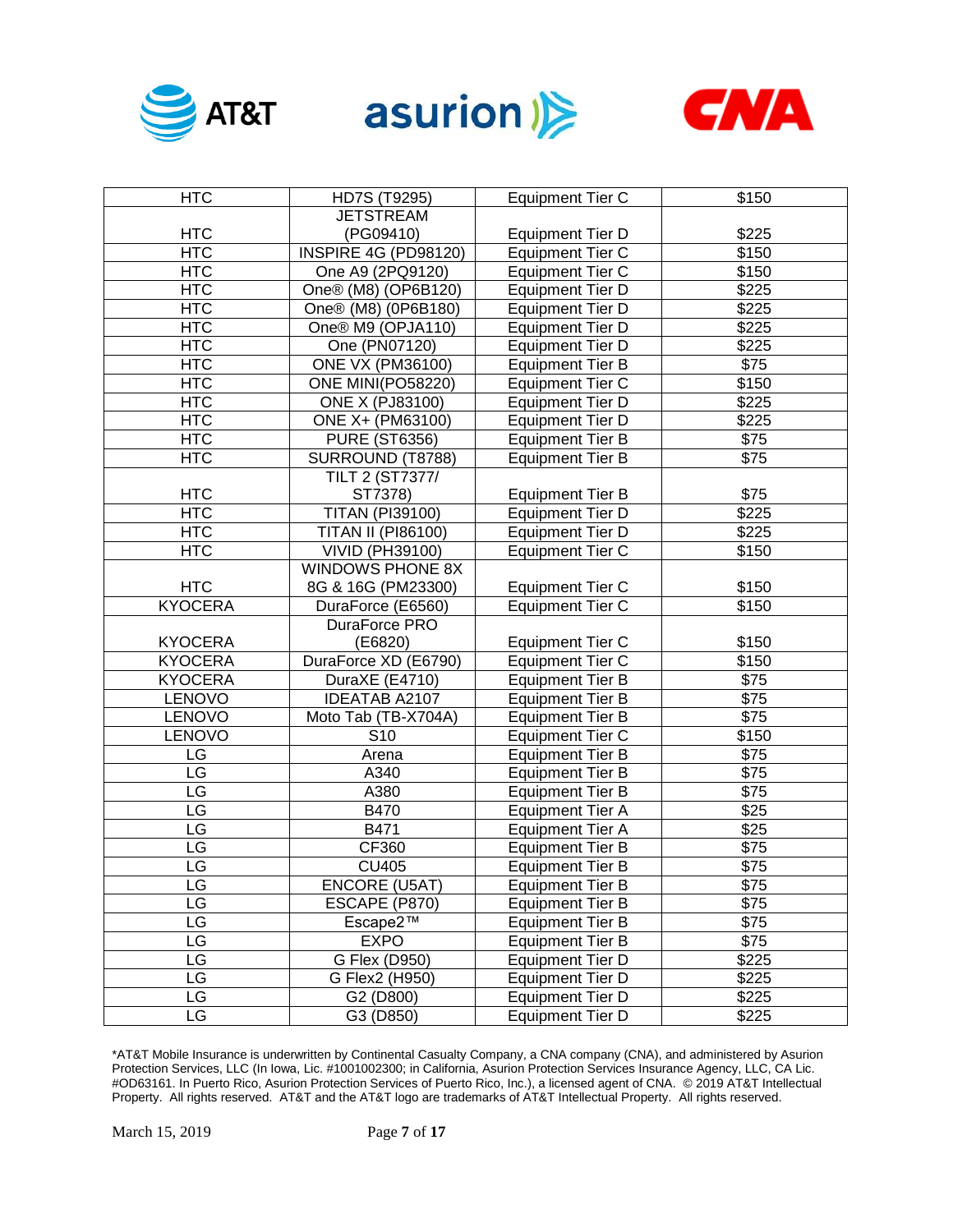





| LG | G3 Vigor (D725)                | <b>Equipment Tier B</b> | \$75         |
|----|--------------------------------|-------------------------|--------------|
| LG | $\overline{G}$ 4™ (H810)       | <b>Equipment Tier D</b> | \$225        |
| LG | G5™ (H820)                     | <b>Equipment Tier D</b> | \$225        |
| LG | G6 (H871)                      | <b>Equipment Tier D</b> | \$225        |
| LG | G6 Duo (H871S)                 | <b>Equipment Tier D</b> | \$225        |
| LG | G Pad 7.0 (V410)               | <b>Equipment Tier B</b> | \$75         |
|    | G Pad F <sup>™</sup> 8.0 (LG-  |                         |              |
| LG | V495)                          | <b>Equipment Tier B</b> | \$75         |
| LG | G Pad™ X 8.0 (V520)            | <b>Equipment Tier B</b> | $\sqrt{$75}$ |
| LG | G Pad X <sup>™</sup> 10.1 (LG- | <b>Equipment Tier C</b> | \$150        |
|    | V930)                          |                         |              |
| LG | GR500                          | <b>Equipment Tier B</b> | \$75         |
| LG | GU292                          | <b>Equipment Tier B</b> | \$75         |
| LG | $\overline{GU}295$             | Equipment Tier B        | \$75         |
| LG | G Vista (D631)                 | Equipment Tier B        | \$75         |
| LG | G Vista™ 2 (H740)              | <b>Equipment Tier C</b> | \$150        |
| LG | INCITE (CT810)                 | <b>Equipment Tier B</b> | \$75         |
| LG | <b>INVISION (CB630)</b>        | <b>Equipment Tier B</b> | \$75         |
| LG | K10™ (K425)                    | Equipment Tier A        | \$25         |
| LG | K20 (M255)                     | <b>Equipment Tier A</b> | $\sqrt{$25}$ |
| LG | K30 (LM-X4240AS)               | <b>Equipment Tier A</b> | $\sqrt{$25}$ |
| LG | NEON (GT365)                   | <b>Equipment Tier B</b> | \$75         |
| LG | NEON II (GW370)                | <b>Equipment Tier B</b> | \$75         |
| LG | NITRO HD (P930)                | <b>Equipment Tier D</b> | \$225        |
| LG | OPTIMUS G (E-970)              | <b>Equipment Tier D</b> | \$225        |
|    | OPTIMUS G PRO                  |                         |              |
| LG | (E980)                         | <b>Equipment Tier D</b> | \$225        |
| LG | PHOENIX (P505)                 | <b>Equipment Tier B</b> | \$75         |
| LG | <b>PRIME (GS390)</b>           | <b>Equipment Tier B</b> | \$75         |
| LG | QUANTUM (C900)                 | <b>Equipment Tier B</b> | \$75         |
| LG | SHINE (CU720)                  | <b>Equipment Tier B</b> | \$75         |
| LG | SHINE II                       | <b>Equipment Tier B</b> | \$75         |
| LG | Stylo 4+ (LM-Q710WA)           | <b>Equipment Tier C</b> | \$150        |
| LG | <b>THRILL 4G (P925)</b>        | <b>Equipment Tier B</b> | \$75         |
| LG | THRIVE (P506)                  | <b>Equipment Tier B</b> | \$75         |
| LG | <b>TRAX (CU575)</b>            | <b>Equipment Tier B</b> | \$75         |
| LG | V10™ (H900)                    | <b>Equipment Tier D</b> | \$225        |
| LG | V20 (H910)                     | <b>Equipment Tier D</b> | \$225        |
| LG | V30 (H931)                     | <b>Equipment Tier D</b> | \$225        |
|    | V35 ThinQ (LM-                 | <b>Equipment Tier D</b> | \$225        |
| LG | V350AWM)                       |                         |              |
|    | V40 ThinQ (LM-                 | <b>Equipment Tier D</b> | \$225        |
| LG | V405UA)                        |                         |              |
| LG | <b>VU (CU920)</b>              | <b>Equipment Tier B</b> | \$75         |
| LG | VU PLUS (GR700)                | <b>Equipment Tier B</b> | \$75         |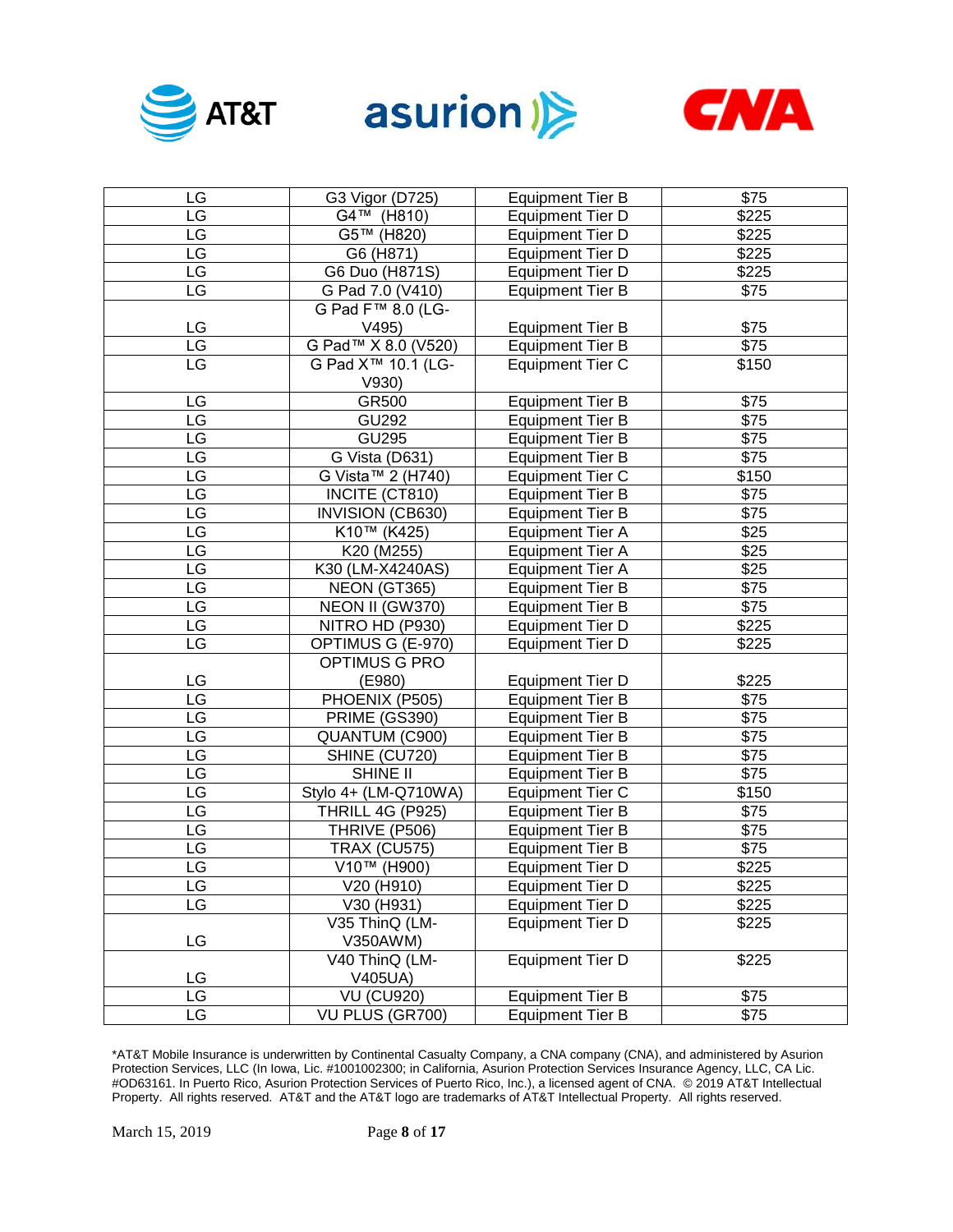





| LG              | Watch Sport (W280A)                           | <b>Equipment Tier C</b> | \$150 |
|-----------------|-----------------------------------------------|-------------------------|-------|
|                 | Watch Urbane 2nd                              |                         |       |
| LG              | Edition (W200A)                               | <b>Equipment Tier C</b> | \$150 |
| LG              | XENON (GR500)                                 | <b>Equipment Tier B</b> | \$75  |
| LG              | XPRESSION (C395)                              | <b>Equipment Tier B</b> | \$75  |
| LG              | Xpression™ 2 (C410)                           | <b>Equipment Tier B</b> | \$75  |
| LG              | X Venture (LGH700)                            | <b>Equipment Tier B</b> | \$75  |
| Microsoft       | Lumia 640 XL<br>(A00023900,<br>A00024336)     | <b>Equipment Tier B</b> | \$75  |
| Microsoft       | Lumia 950                                     | <b>Equipment Tier D</b> | \$225 |
| Microsoft       | Surface 3 (1657)                              | <b>Equipment Tier D</b> | \$225 |
| <b>MOTOROLA</b> | ATRIX 4G (MB860)                              | <b>Equipment Tier C</b> | \$150 |
| <b>MOTOROLA</b> | <b>ATRIX 2 (MB865)</b>                        | <b>Equipment Tier C</b> | \$150 |
| <b>MOTOROLA</b> | ATRIX HD (MB886)                              | <b>Equipment Tier C</b> | \$150 |
| <b>MOTOROLA</b> | <b>BACKFLIP</b>                               | <b>Equipment Tier B</b> | \$75  |
| <b>MOTOROLA</b> | BRAVO (MB520)                                 | <b>Equipment Tier B</b> | \$75  |
| <b>MOTOROLA</b> | EM330                                         | <b>Equipment Tier B</b> | \$75  |
| <b>MOTOROLA</b> | FLIPOUT (MB511)                               | <b>Equipment Tier B</b> | \$75  |
| <b>MOTOROLA</b> | FLIPSIDE (MB508)                              | <b>Equipment Tier B</b> | \$75  |
| <b>MOTOROLA</b> | KARMA (QA1)                                   | <b>Equipment Tier B</b> | \$75  |
| <b>MOTOROLA</b> | Q9H                                           | <b>Equipment Tier B</b> | \$75  |
| <b>MOTOROLA</b> | <b>RAZR</b>                                   | <b>Equipment Tier B</b> | \$75  |
| <b>MOTOROLA</b> | Tundra (VA76r)                                | <b>Equipment Tier B</b> | \$75  |
| <b>MOTOROLA</b> | V365                                          | <b>Equipment Tier B</b> | \$75  |
| <b>MOTOROLA</b> | V3i                                           | <b>Equipment Tier B</b> | \$75  |
| <b>MOTOROLA</b> | V3r                                           | <b>Equipment Tier B</b> | \$75  |
| <b>MOTOROLA</b> | V3xx (IZAR)                                   | <b>Equipment Tier B</b> | \$75  |
| <b>MOTOROLA</b> | V9 (MOTORAZR2 V9)                             | <b>Equipment Tier B</b> | \$75  |
| <b>MOTOROLA</b> | V9X                                           | <b>Equipment Tier B</b> | \$75  |
| <b>MOTOROLA</b> | Moto G (XT1045)                               | <b>Equipment Tier B</b> | \$75  |
| <b>MOTOROLA</b> | Moto g6 play(XT1922-9)                        | <b>Equipment Tier A</b> | \$25  |
| <b>MOTOROLA</b> | MOTO X (XT1058)*                              | <b>Equipment Tier C</b> | \$150 |
| <b>MOTOROLA</b> | MOTO X (XT1097)*                              | <b>Equipment Tier C</b> | \$150 |
| <b>MOTOROLA</b> | Moto z2 Force Edition<br>$(XT1789-04)$        | <b>Equipment Tier D</b> | \$225 |
| <b>MOTOROLA</b> | Nexus 6 (XT1103)                              | <b>Equipment Tier D</b> | \$225 |
| <b>MOTOROLA</b> | Z <sub>9</sub>                                | <b>Equipment Tier B</b> | \$75  |
| <b>NETGEAR</b>  | Arlo Go (VML4030)                             | <b>Equipment Tier B</b> | \$75  |
|                 | Nighthawk LTE Mobile<br><b>Hotspot Router</b> |                         |       |
| <b>NETGEAR</b>  | (MR1100)                                      | <b>Equipment Tier B</b> | \$75  |
| <b>NEC</b>      | TERRAIN (NE-201A1A)                           | <b>Equipment Tier C</b> | \$150 |
| <b>NOKIA</b>    | 2320                                          | <b>Equipment Tier B</b> | \$75  |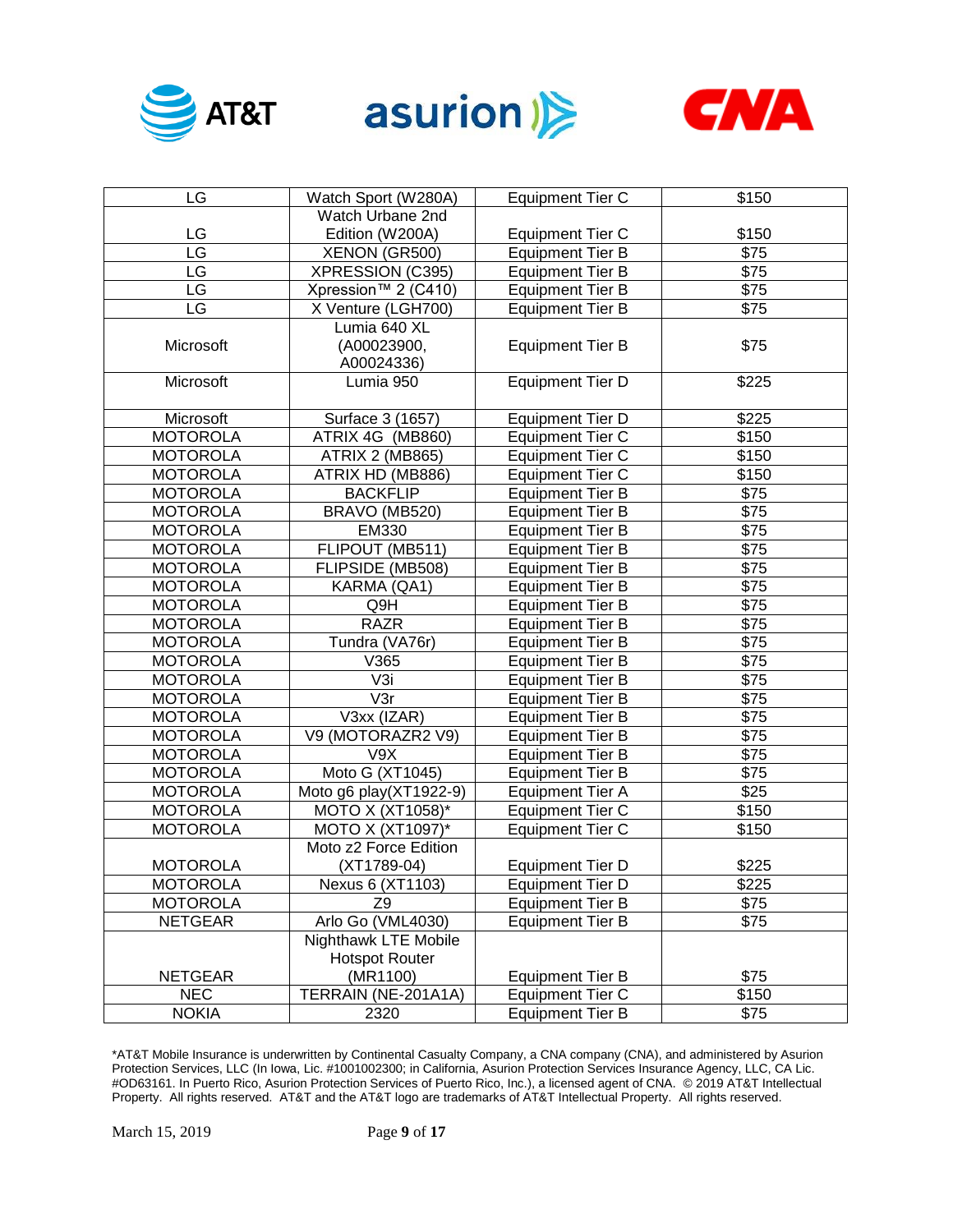





| <b>NOKIA</b>   | 2330                  | <b>Equipment Tier B</b> | \$75             |
|----------------|-----------------------|-------------------------|------------------|
| <b>NOKIA</b>   | 2600                  | <b>Equipment Tier B</b> | $\sqrt{$75}$     |
| <b>NOKIA</b>   | 2610                  | <b>Equipment Tier B</b> | $\overline{$75}$ |
| <b>NOKIA</b>   | 2660                  | <b>Equipment Tier B</b> | $\sqrt{$75}$     |
| <b>NOKIA</b>   | 2680                  | <b>Equipment Tier B</b> | $\sqrt{$75}$     |
| <b>NOKIA</b>   | 2720                  | <b>Equipment Tier A</b> | $\overline{$25}$ |
| <b>NOKIA</b>   | 6030                  | <b>Equipment Tier A</b> | \$25             |
| <b>NOKIA</b>   | 6085                  | <b>Equipment Tier B</b> | $\sqrt{$75}$     |
| <b>NOKIA</b>   | 6350                  | <b>Equipment Tier B</b> | $\overline{$75}$ |
| <b>NOKIA</b>   | 6555                  | <b>Equipment Tier B</b> | $\overline{$75}$ |
| <b>NOKIA</b>   | 6555i                 | <b>Equipment Tier B</b> | $\sqrt{$75}$     |
| <b>NOKIA</b>   | 6650                  | <b>Equipment Tier B</b> | $\sqrt{$75}$     |
| <b>NOKIA</b>   | C <sub>3</sub>        | <b>Equipment Tier B</b> | $\sqrt{$75}$     |
| <b>NOKIA</b>   | E62                   | <b>Equipment Tier B</b> | $\sqrt{$75}$     |
| <b>NOKIA</b>   | E71X                  | <b>Equipment Tier B</b> | $\overline{$75}$ |
| <b>NOKIA</b>   | LUMIA 635             | <b>Equipment Tier B</b> | $\overline{$75}$ |
| <b>NOKIA</b>   | LUMIA 820             | <b>Equipment Tier B</b> | \$75             |
|                | LUMIA 830 (RM-        |                         |                  |
| <b>NOKIA</b>   | 983)**                | <b>Equipment Tier C</b> | \$150            |
| <b>NOKIA</b>   | LUMIA 900             | <b>Equipment Tier C</b> | \$150            |
| <b>NOKIA</b>   | <b>LUMIA 920</b>      | <b>Equipment Tier C</b> | \$150            |
| <b>NOKIA</b>   | <b>LUMIA 925</b>      | <b>Equipment Tier C</b> | \$150            |
| <b>NOKIA</b>   | <b>LUMIA 1020</b>     | <b>Equipment Tier D</b> | \$225            |
| <b>NOKIA</b>   | <b>LUMIA 1520</b>     | <b>Equipment Tier D</b> | \$225            |
| <b>NOKIA</b>   | LUMIA 2520 TABLET     | <b>Equipment Tier C</b> | \$150            |
| <b>NOKIA</b>   | <b>MURAL (6750)</b>   | <b>Equipment Tier B</b> | \$75             |
| <b>NOKIA</b>   | N75 (NGAGE)           | <b>Equipment Tier B</b> | \$75             |
| <b>NOKIA</b>   | <b>SURGE (6790)</b>   | <b>Equipment Tier B</b> | \$75             |
| <b>NOVATEL</b> | U730                  | <b>Equipment Tier A</b> | \$25             |
|                | <b>FAEMA USB</b>      |                         |                  |
| <b>OPTION</b>  | <b>QUICKSILVER</b>    | <b>Equipment Tier B</b> | \$75             |
| <b>OPTION</b>  | GTMAX 3.6             | <b>Equipment Tier A</b> | \$25             |
|                | <b>HSUPA GT ULTRA</b> |                         |                  |
| <b>OPTION</b>  | (ETNA)                | <b>Equipment Tier A</b> | \$25             |
|                | <b>HSUPA GT ULTRA</b> |                         |                  |
| <b>OPTION</b>  | (EXPRESS)             | <b>Equipment Tier A</b> | \$25             |
| <b>PALM</b>    | <b>CENTRO</b>         | <b>Equipment Tier B</b> | \$75             |
| <b>PALM</b>    | PIXIE PLUS            | <b>Equipment Tier B</b> | $\sqrt{$75}$     |
| <b>PALM</b>    | PRE PLUS              | <b>Equipment Tier C</b> | \$150            |
| <b>PANTECH</b> | BREEZE (C520)         | <b>Equipment Tier B</b> | \$75             |
| <b>PANTECH</b> | BREEZE II (P2000)     | <b>Equipment Tier B</b> | \$75             |
| <b>PANTECH</b> | BREEZE IV(P2050)      | <b>Equipment Tier B</b> | \$75             |
| <b>PANTECH</b> | <b>BURST (P9070)</b>  | <b>Equipment Tier B</b> | \$75             |
| <b>PANTECH</b> | CROSSOVER (P8000)     | <b>Equipment Tier B</b> | \$75             |
| <b>PANTECH</b> | DISCOVER (P9090)      | <b>Equipment Tier B</b> | \$75             |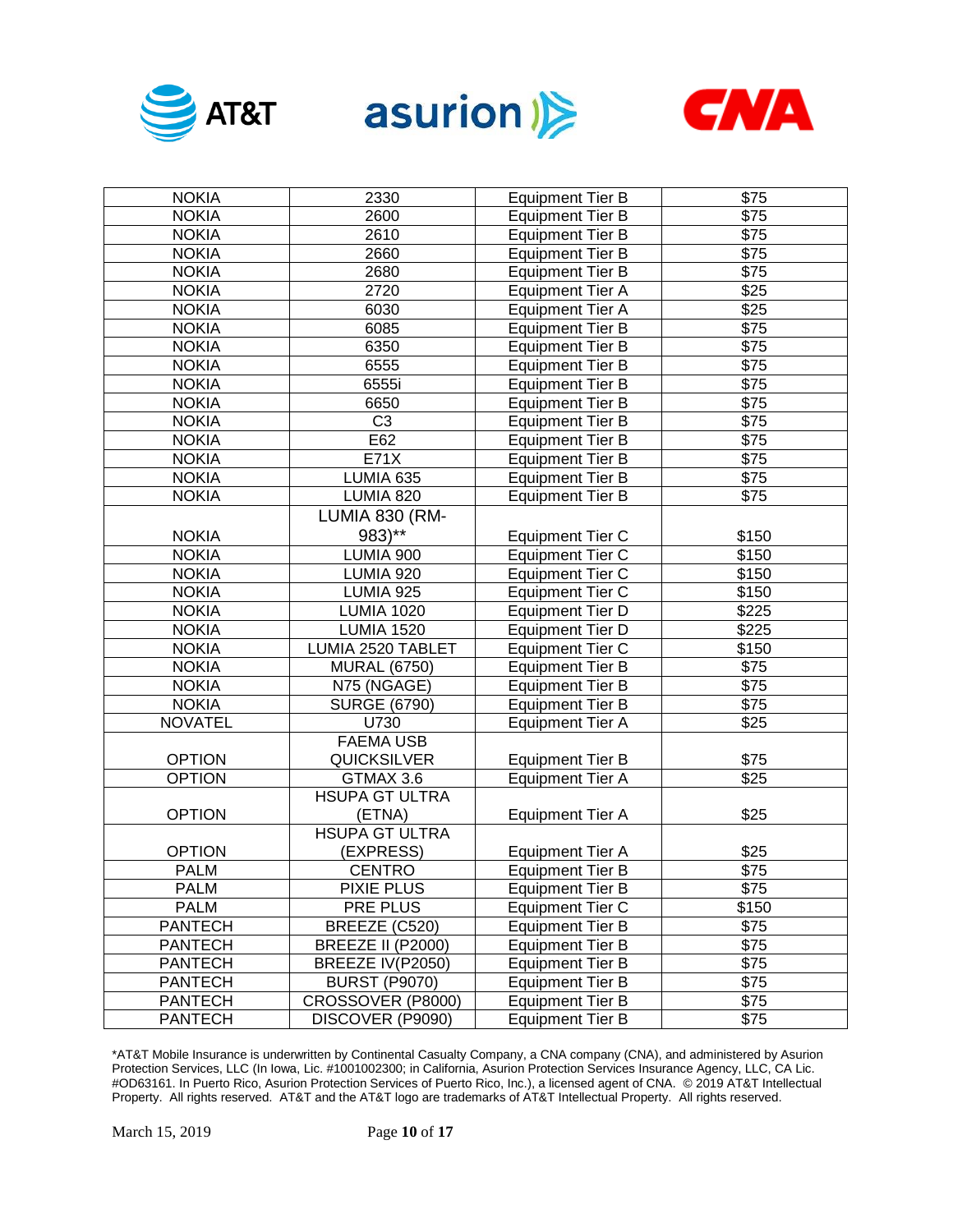





| <b>PANTECH</b> | <b>DUO (C810)</b>               | <b>Equipment Tier B</b> | \$75             |
|----------------|---------------------------------|-------------------------|------------------|
| <b>PANTECH</b> | EASE (P2020)                    | <b>Equipment Tier B</b> | $\overline{$75}$ |
| <b>PANTECH</b> | ELEMENT (P4100)                 | <b>Equipment Tier C</b> | \$150            |
| <b>PANTECH</b> | <b>FLEX (P8010)</b>             | <b>Equipment Tier B</b> | \$75             |
| <b>PANTECH</b> | <b>IMPACT</b>                   | <b>Equipment Tier B</b> | $\sqrt{$75}$     |
| <b>PANTECH</b> | LAZER                           | <b>Equipment Tier B</b> | $\sqrt{$75}$     |
| <b>PANTECH</b> | <b>LINK (P7040)</b>             | <b>Equipment Tier B</b> | $\sqrt{$75}$     |
| <b>PANTECH</b> | <b>LINK II (P5000)</b>          | <b>Equipment Tier B</b> | $\sqrt{$75}$     |
| <b>PANTECH</b> | MATRIX (C740)                   | <b>Equipment Tier B</b> | $\overline{$75}$ |
| <b>PANTECH</b> | MATRIX PRO (820)                | <b>Equipment Tier B</b> | $\sqrt{$75}$     |
| <b>PANTECH</b> | POCKET(P9060)                   | <b>Equipment Tier B</b> | $\sqrt{$75}$     |
| <b>PANTECH</b> | <b>PURSUIT</b>                  | <b>Equipment Tier B</b> | $\sqrt{$75}$     |
| <b>PANTECH</b> | P6010                           | <b>Equipment Tier B</b> | $\sqrt{$75}$     |
| <b>PANTECH</b> | <b>RENUE (P6030)</b>            | <b>Equipment Tier B</b> | $\overline{$75}$ |
| <b>PANTECH</b> | REVEAL (C790)                   | <b>Equipment Tier B</b> | $\overline{$75}$ |
| <b>PANTECH</b> | <b>SLATE (C530)</b>             | <b>Equipment Tier B</b> | $\overline{$75}$ |
| <b>PANTECH</b> | <b>SWIFT (P6020)</b>            | <b>Equipment Tier B</b> | $\overline{$75}$ |
| <b>RAZER</b>   | Phone 2 (0259UA20)              | <b>Equipment Tier D</b> | \$225            |
|                | Hydrogen One                    |                         |                  |
| <b>RED</b>     | (H1A1000)                       | <b>Equipment Tier E</b> | \$299            |
| <b>RIM</b>     | <b>BLACKBERRY 7100G</b>         | <b>Equipment Tier B</b> | $\overline{$75}$ |
| <b>RIM</b>     | BLACKBERRY 7130C                | <b>Equipment Tier B</b> | $\overline{$75}$ |
| <b>RIM</b>     | BLACKBERRY 8820                 | <b>Equipment Tier B</b> | \$75             |
|                | <b>BLACKBERRY BOLD</b>          |                         |                  |
| <b>RIM</b>     | 9000                            | <b>Equipment Tier C</b> | \$150            |
|                | <b>BLACKBERRY BOLD</b>          |                         |                  |
| <b>RIM</b>     | 9700                            | <b>Equipment Tier C</b> | \$150            |
|                | <b>BLACKBERRY BOLD</b>          |                         |                  |
| <b>RIM</b>     | 9900                            | <b>Equipment Tier C</b> | \$150            |
|                | <b>Blackberry Classic</b>       |                         |                  |
| <b>RIM</b>     | (SQC100-2)                      | <b>Equipment Tier C</b> | \$150            |
|                | <b>BLACKBERRY CURVE</b>         |                         |                  |
| <b>RIM</b>     | 8300<br><b>BLACKBERRY CURVE</b> | <b>Equipment Tier B</b> | \$75             |
| <b>RIM</b>     |                                 |                         | \$75             |
|                | 8310<br><b>BLACKBERRY CURVE</b> | <b>Equipment Tier B</b> |                  |
| <b>RIM</b>     | 8320                            | <b>Equipment Tier B</b> | \$75             |
|                | <b>BLACKBERRY CURVE</b>         |                         |                  |
| <b>RIM</b>     | 8520                            | <b>Equipment Tier B</b> | \$75             |
|                | <b>BLACKBERRY CURVE</b>         |                         |                  |
| <b>RIM</b>     | 8900                            | <b>Equipment Tier B</b> | \$75             |
|                | <b>BLACKBERRY CURVE</b>         |                         |                  |
| <b>RIM</b>     | 3G (9300)                       | <b>Equipment Tier B</b> | \$75             |
|                | <b>BLACKBERRY CURVE</b>         |                         |                  |
| <b>RIM</b>     | 3G (9360)                       | <b>Equipment Tier B</b> | \$75             |
|                |                                 |                         |                  |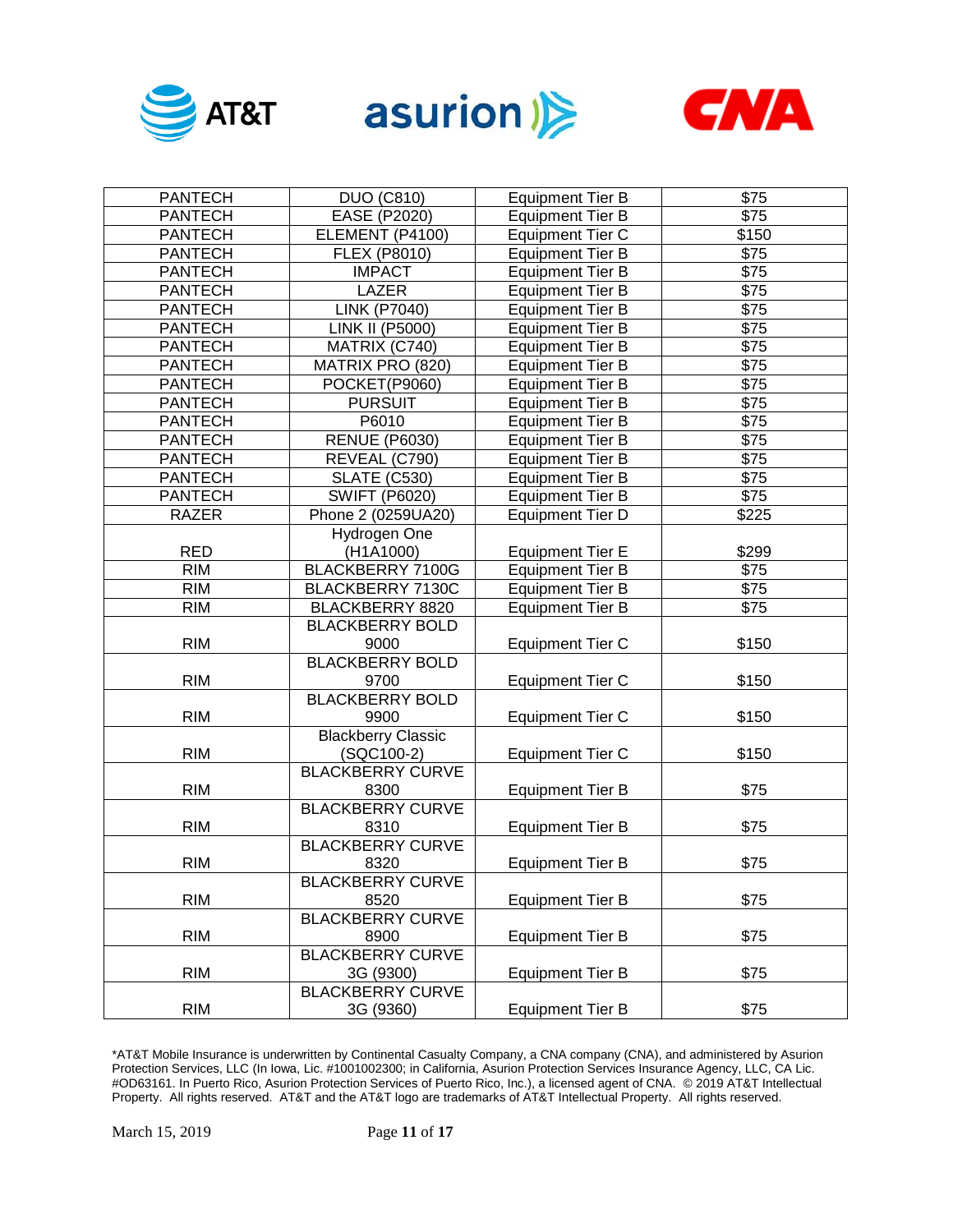





|                | <b>Blackberry Passport</b> |                         |              |
|----------------|----------------------------|-------------------------|--------------|
| <b>RIM</b>     | (SQW100-3)                 | <b>Equipment Tier D</b> | \$225        |
|                | <b>BLACKBERRY PEARL</b>    |                         |              |
| <b>RIM</b>     | 8100C                      | <b>Equipment Tier B</b> | \$75         |
|                | <b>BLACKBERRY PEARL</b>    |                         |              |
| <b>RIM</b>     | 8110                       | <b>Equipment Tier B</b> | \$75         |
|                | <b>BLACKBERRY PEARL</b>    |                         |              |
| <b>RIM</b>     | 8120                       | <b>Equipment Tier B</b> | \$75         |
|                | <b>BLACKBERRY PEARL</b>    |                         |              |
| <b>RIM</b>     | 3G (9100)                  | <b>Equipment Tier B</b> | \$75         |
|                | <b>BLACKBERRY</b>          |                         |              |
| <b>RIM</b>     | <b>PLAYBOOK</b>            | Ineligible              | N/A          |
|                | <b>Blackberry PRIV</b>     |                         |              |
| <b>RIM</b>     | $(STV100-1)$               | <b>Equipment Tier D</b> | \$225        |
|                | <b>BLACKBERRY Q10</b>      |                         |              |
| <b>RIM</b>     | (SQN-100-1)                | <b>Equipment Tier D</b> | \$225        |
|                | <b>BLACKBERRY TORCH</b>    |                         |              |
| <b>RIM</b>     | (9800)                     | <b>Equipment Tier D</b> | \$225        |
|                | <b>BLACKBERRY TORCH</b>    |                         |              |
| <b>RIM</b>     | (9810)                     | <b>Equipment Tier D</b> | \$225        |
|                | <b>BLACKBERRY TORCH</b>    |                         |              |
| <b>RIM</b>     | (9860)                     | <b>Equipment Tier D</b> | \$225        |
|                | <b>BLACKBERRY CURVE</b>    |                         |              |
| <b>RIM</b>     | (9360)                     | <b>Equipment Tier B</b> | \$75         |
| <b>RIM</b>     | <b>BLACKBERRY Z10</b>      | <b>Equipment Tier D</b> | \$225        |
| <b>SAMSUNG</b> | A117                       | <b>Equipment Tier B</b> | \$75         |
| <b>SAMSUNG</b> | A127                       | <b>Equipment Tier B</b> | \$75         |
| <b>SAMSUNG</b> | A137                       | <b>Equipment Tier B</b> | \$75         |
| <b>SAMSUNG</b> | A167                       | <b>Equipment Tier B</b> | \$75         |
| <b>SAMSUNG</b> | A177                       | <b>Equipment Tier B</b> | \$75         |
| <b>SAMSUNG</b> | A187                       | <b>Equipment Tier B</b> | \$75         |
| <b>SAMSUNG</b> | A197                       | <b>Equipment Tier B</b> | \$75         |
| <b>SAMSUNG</b> | A227                       | <b>Equipment Tier B</b> | \$75         |
| <b>SAMSUNG</b> | A237                       | Equipment Tier B        | \$75         |
| <b>SAMSUNG</b> | A437                       | <b>Equipment Tier B</b> | \$75         |
| <b>SAMSUNG</b> | A517                       | <b>Equipment Tier B</b> | \$75         |
| <b>SAMSUNG</b> | A637                       | <b>Equipment Tier B</b> | \$75         |
| <b>SAMSUNG</b> | A657                       | <b>Equipment Tier B</b> | \$75         |
| <b>SAMSUNG</b> | A717                       | <b>Equipment Tier B</b> | \$75         |
| <b>SAMSUNG</b> | A727                       | <b>Equipment Tier B</b> | \$75         |
| <b>SAMSUNG</b> | A737                       | <b>Equipment Tier B</b> | \$75         |
| <b>SAMSUNG</b> | A777                       | <b>Equipment Tier B</b> | $\sqrt{$75}$ |
|                | <b>ATIV SMART PC</b>       |                         |              |
| <b>SAMSUNG</b> | (XE500T1C-HA1US)           | <b>Equipment Tier D</b> | \$225        |
| <b>SAMSUNG</b> | ACCESS (A827)              | <b>Equipment Tier B</b> | \$75         |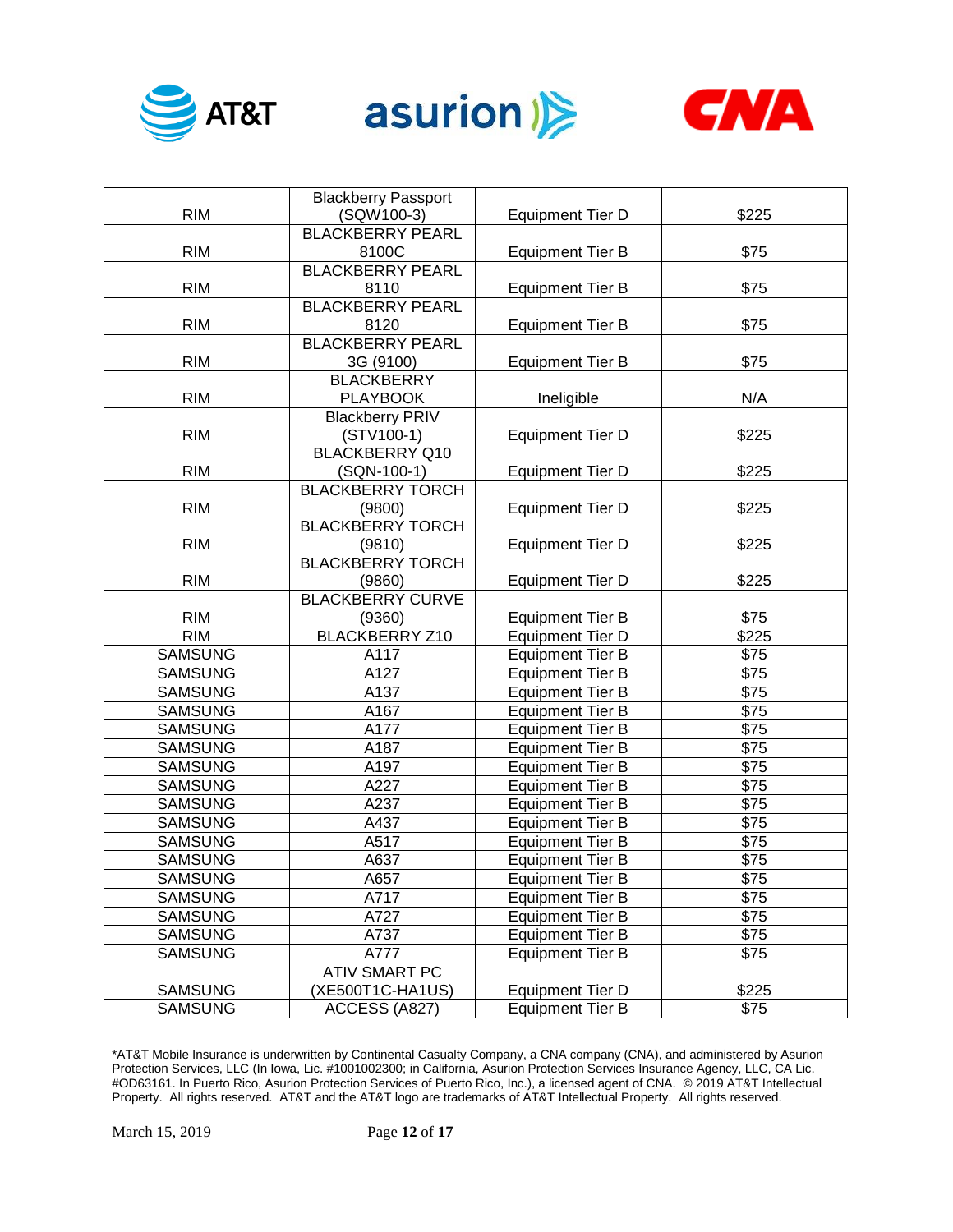





| <b>SAMSUNG</b> | <b>BLACKJACK II (i617)</b>      | <b>Equipment Tier B</b> | \$75             |
|----------------|---------------------------------|-------------------------|------------------|
| <b>SAMSUNG</b> | CAPTIVATE (i897)                | <b>Equipment Tier C</b> | \$150            |
|                | <b>CAPTIVATE GLIDE</b>          |                         |                  |
| <b>SAMSUNG</b> | (SGH-i927)                      | <b>Equipment Tier C</b> | \$150            |
|                | DOUBLETIME (SGH-                |                         |                  |
| <b>SAMSUNG</b> | i857)                           | <b>Equipment Tier B</b> | \$75             |
| <b>SAMSUNG</b> | <b>EPIX (i907)</b>              | <b>Equipment Tier B</b> | $\sqrt{575}$     |
| <b>SAMSUNG</b> | Eternity (A867)                 | <b>Equipment Tier B</b> | $\sqrt{$75}$     |
| <b>SAMSUNG</b> | Eternity II (A597)              | <b>Equipment Tier B</b> | \$75             |
| <b>SAMSUNG</b> | <b>EVERGREEN (A667)</b>         | <b>Equipment Tier B</b> | \$75             |
| <b>SAMSUNG</b> | <b>FLIGHT</b>                   | <b>Equipment Tier B</b> | $\sqrt{$75}$     |
| <b>SAMSUNG</b> | FLIGHT II (SGH-A927)            | <b>Equipment Tier B</b> | $\sqrt{$75}$     |
| <b>SAMSUNG</b> | FOCUS (SGH-i917)                | <b>Equipment Tier B</b> | $\sqrt{$75}$     |
| <b>SAMSUNG</b> | <b>FOCUS 2 (SGH-i667)</b>       | <b>Equipment Tier B</b> | $\sqrt{$75}$     |
|                | <b>FOCUS FLASH (SGH</b>         |                         |                  |
| <b>SAMSUNG</b> | i677                            | <b>Equipment Tier B</b> | \$75             |
| <b>SAMSUNG</b> | <b>FOCUS S (SGH i937)</b>       | <b>Equipment Tier C</b> | \$150            |
| <b>SAMSUNG</b> | Galaxy A6 (SM-A600A)            | <b>Equipment Tier C</b> | \$150            |
|                | Galaxy Alpha™ (SM-              |                         |                  |
| <b>SAMSUNG</b> | G850A)                          | <b>Equipment Tier D</b> | \$299            |
|                | Galaxy Book 2 (SM-              |                         |                  |
| <b>SAMSUNG</b> | <b>W737A)</b>                   | <b>Equipment Tier E</b> | \$225            |
|                | <b>GALAXY EXHILARATE</b>        |                         |                  |
| <b>SAMSUNG</b> | (SGH-i577)                      | <b>Equipment Tier B</b> | \$75             |
|                | <b>GALAXY EXPRESS</b>           |                         |                  |
| <b>SAMSUNG</b> | (SGH-i437)                      | <b>Equipment Tier C</b> | \$150            |
| <b>SAMSUNG</b> | <b>Galaxy Express Prime</b>     | <b>Equipment Tier A</b> | \$25             |
| <b>SAMSUNG</b> | <b>Galaxy Express Prime 2</b>   | <b>Equipment Tier A</b> | \$25             |
| <b>SAMSUNG</b> | <b>Galaxy Express Prime 3</b>   | <b>Equipment Tier A</b> | \$25             |
|                | Galaxy J3 (SM-J320A,            |                         |                  |
| <b>SAMSUNG</b> | SM-J327A)                       | <b>Equipment Tier A</b> | \$25             |
| <b>SAMSUNG</b> | Galaxy J3 (2018)                | <b>Equipment Tier A</b> | $\overline{$25}$ |
| <b>SAMSUNG</b> | Galaxy J7 (SM-J727A)            | <b>Equipment Tier B</b> | \$75             |
|                | Galaxy J7 (2018) (SM-           |                         |                  |
| <b>SAMSUNG</b> | J737A)                          | <b>Equipment Tier B</b> | \$75             |
|                | <b>GALAXY MEGA™</b>             |                         |                  |
| <b>SAMSUNG</b> | (SGH-i527)                      | <b>Equipment Tier C</b> | \$150            |
|                | Galaxy Mega®2 (SM-              |                         |                  |
| <b>SAMSUNG</b> | G750A)                          | <b>Equipment Tier C</b> | \$150            |
|                | <b>GALAXY RUGBY PRO</b>         |                         |                  |
| <b>SAMSUNG</b> | (SGH-i547)                      | <b>Equipment Tier B</b> | \$75             |
| <b>SAMSUNG</b> | GALAXY TAB (i987)               | <b>Equipment Tier D</b> | \$225            |
|                | GALAXY TAB 8.9                  |                         |                  |
| <b>SAMSUNG</b> | (SGH-i957)                      | <b>Equipment Tier D</b> | \$225            |
| <b>SAMSUNG</b> | Galaxy Tab <sup>®</sup> 3 (7.0) | <b>Equipment Tier B</b> | \$75             |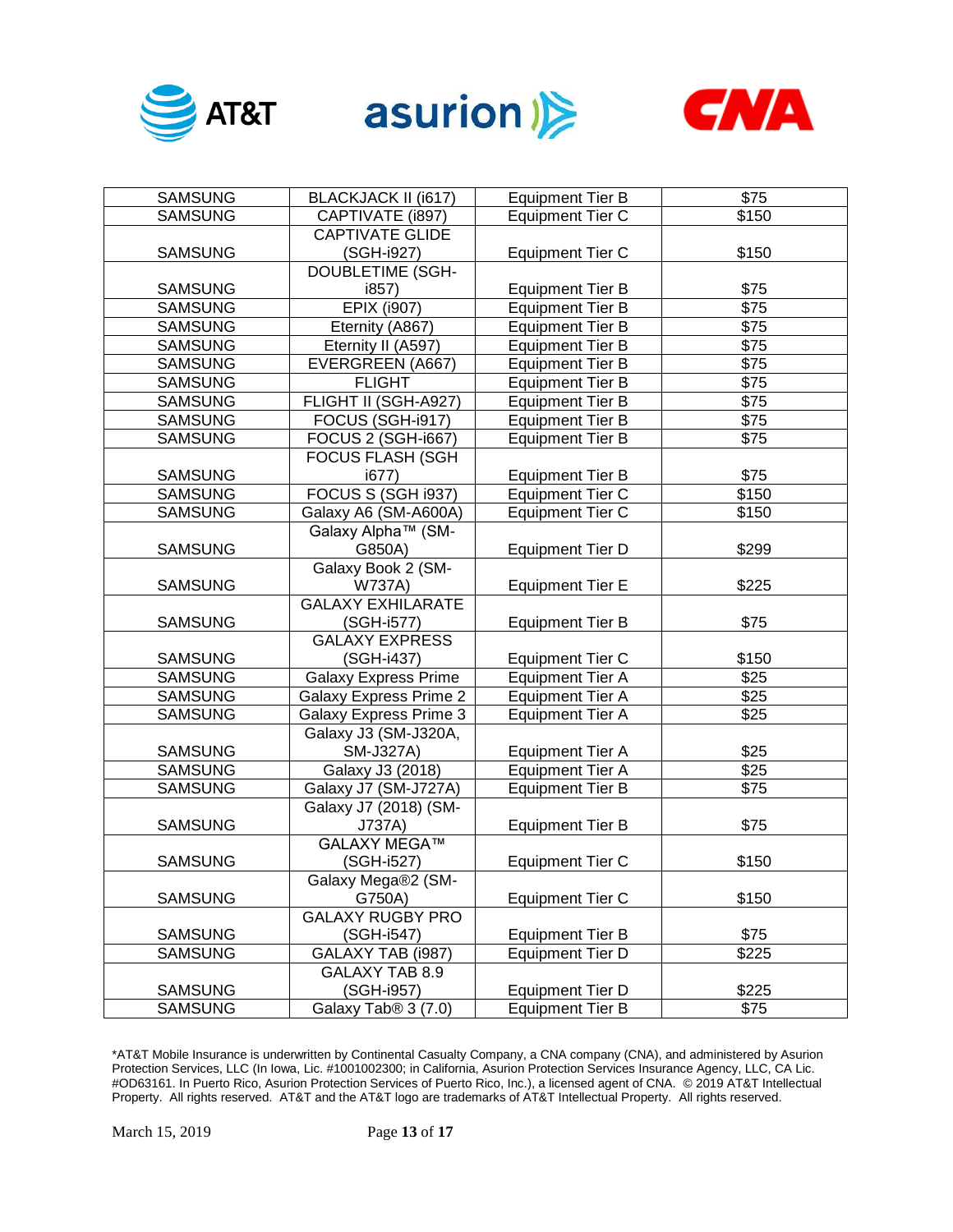





|                | (SM-T217A)                     |                         |       |
|----------------|--------------------------------|-------------------------|-------|
| <b>SAMSUNG</b> | Galaxy Tab 4 8.0               | <b>Equipment Tier B</b> | \$75  |
|                | Galaxy Tab <sup>®</sup> 4 10.1 |                         |       |
| <b>SAMSUNG</b> | (SM-T537A)                     | <b>Equipment Tier C</b> | \$150 |
| <b>SAMSUNG</b> | Galaxy Tab A (SM-              |                         |       |
|                | T387AA)                        | <b>Equipment Tier B</b> | \$75  |
| <b>SAMSUNG</b> | Galaxy Tab E (SM-              |                         |       |
|                | T377A)                         | <b>Equipment Tier B</b> | \$75  |
| <b>SAMSUNG</b> | Galaxy Tab S2 9.7"             |                         |       |
|                | (SM-T817A)                     | <b>Equipment Tier D</b> | \$225 |
|                | Galaxy Tab <sup>®</sup> S 8.4  |                         |       |
| <b>SAMSUNG</b> | (SM-T707A)                     | <b>Equipment Tier D</b> | \$225 |
|                | Galaxy Tab <sup>®</sup> S 10.5 |                         |       |
| <b>SAMSUNG</b> | (SM-T807A)                     | <b>Equipment Tier D</b> | \$225 |
|                | <b>GALAXY SII</b>              |                         |       |
| <b>SAMSUNG</b> | (SGH-i777)                     | <b>Equipment Tier C</b> | \$150 |
|                | <b>GALAXY SII</b>              |                         |       |
|                | <b>SKYROCKET</b>               |                         |       |
| <b>SAMSUNG</b> | (SGH i727)                     | <b>Equipment Tier B</b> | \$75  |
|                | <b>GALAXY S III (SGH-</b>      |                         |       |
| <b>SAMSUNG</b> | i747)                          | <b>Equipment Tier C</b> | \$150 |
|                | Galaxy S® III MINI (SM-        |                         |       |
| <b>SAMSUNG</b> | G730A)                         | <b>Equipment Tier B</b> | \$75  |
| <b>SAMSUNG</b> | GALAXY S4 (SGH-i337)           | <b>Equipment Tier C</b> | \$150 |
|                | <b>GALAXY S4 Active</b>        |                         |       |
| <b>SAMSUNG</b> | (SGH-i537)                     | Equipment Tier C        | \$150 |
|                | <b>GALAXY S4 ZOOM</b>          |                         |       |
| <b>SAMSUNG</b> | (SM-C105A)                     | <b>Equipment Tier C</b> | \$150 |
| <b>SAMSUNG</b> | Galaxy S5 (SM-G900A)           | <b>Equipment Tier C</b> | \$150 |
|                | Galaxy S®5 Active™             |                         |       |
| <b>SAMSUNG</b> | (SM-G870A)                     | <b>Equipment Tier C</b> | \$150 |
|                | Galaxy S(R) 5 mini (SM-        |                         |       |
| <b>SAMSUNG</b> | G800A)                         | <b>Equipment Tier C</b> | \$150 |
| <b>SAMSUNG</b> | Galaxy S® 6 (G920A)            | <b>Equipment Tier C</b> | \$150 |
|                | Galaxy S6 active (SM-          |                         |       |
| <b>SAMSUNG</b> | G890A)                         | <b>Equipment Tier C</b> | \$150 |
|                | Galaxy S®6 edge                |                         |       |
| <b>SAMSUNG</b> | (G925A)                        | <b>Equipment Tier C</b> | \$150 |
| <b>SAMSUNG</b> | Galaxy S6 Edge+ (SM-           |                         |       |
|                | G928A)                         | <b>Equipment Tier C</b> | \$150 |
| <b>SAMSUNG</b> | Galaxy S7 (SM-G930A)           | <b>Equipment Tier D</b> | \$225 |
|                | Galaxy S7 active (SM-          |                         |       |
| <b>SAMSUNG</b> | G891A)                         | <b>Equipment Tier D</b> | \$225 |
|                | Galaxy S7 edge (SM-            |                         |       |
| <b>SAMSUNG</b> | G935A)                         | <b>Equipment Tier D</b> | \$225 |
| <b>SAMSUNG</b> | Galaxy S8 (SM-950U)            | <b>Equipment Tier D</b> | \$225 |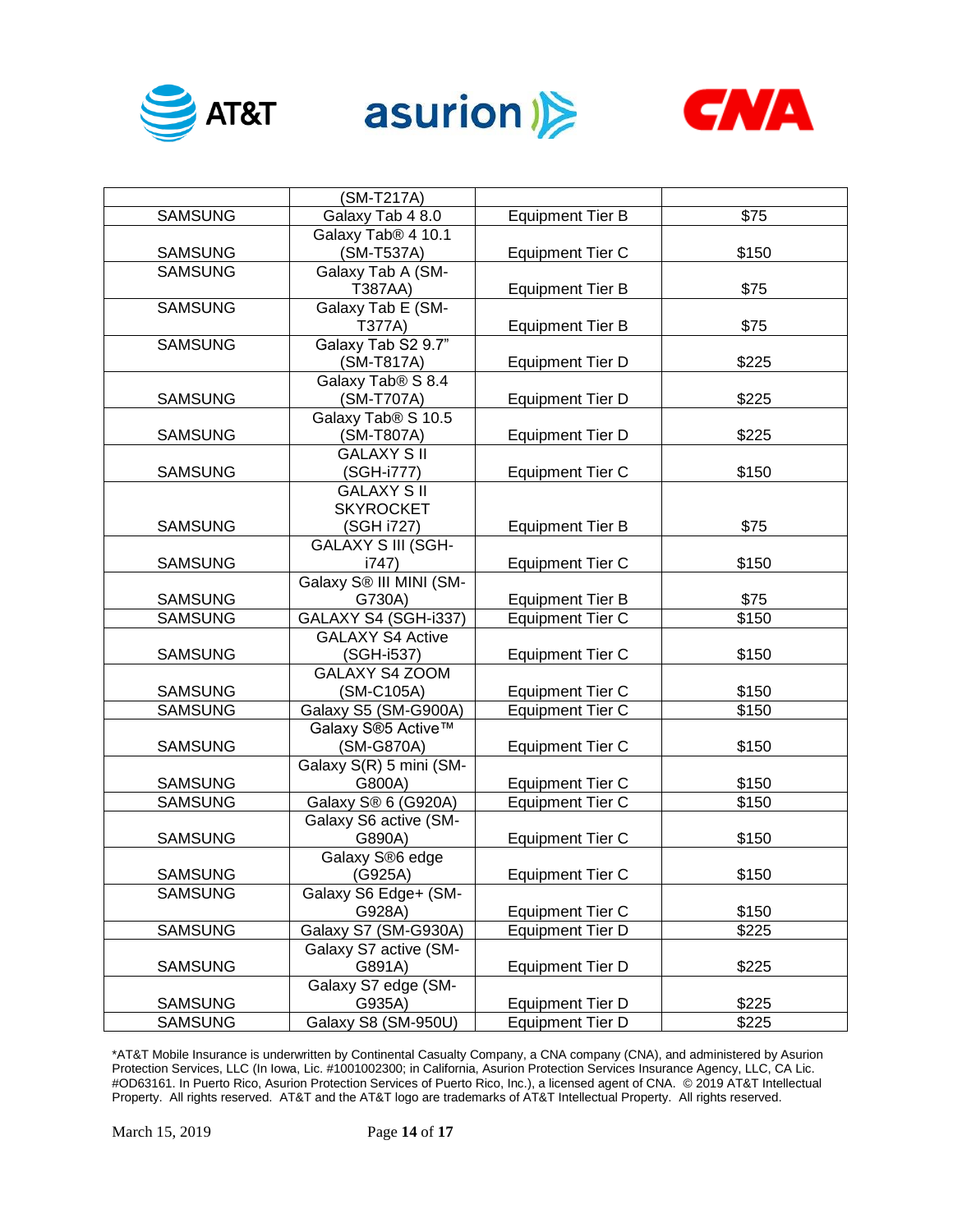





|                | Galaxy S8 Active (SM-     |                         |       |
|----------------|---------------------------|-------------------------|-------|
| <b>SAMSUNG</b> | G892A)                    | <b>Equipment Tier D</b> | \$225 |
|                | Galaxy S8 Plus (SM-       |                         |       |
| <b>SAMSUNG</b> | 955U)                     | <b>Equipment Tier D</b> | \$225 |
| <b>SAMSUNG</b> | Galaxy S9 (SM-G960U)      | Equipment Tier D        | \$225 |
|                | Samsung Galaxy S9         |                         |       |
| <b>SAMSUNG</b> | Plus (SM-G965U)           | <b>Equipment Tier D</b> | \$225 |
|                | Galaxy S10 (SM-           |                         |       |
| <b>SAMSUNG</b> | G973U)                    | <b>Equipment Tier E</b> | \$299 |
|                | Galaxy S10+ (SM-          |                         |       |
| <b>SAMSUNG</b> | G975U)                    | <b>Equipment Tier E</b> | \$299 |
|                | Galaxy S10e (SM-          |                         |       |
| <b>SAMSUNG</b> | G970U)                    | <b>Equipment Tier D</b> | \$225 |
|                | Galaxy Note (SGH-         |                         |       |
| <b>SAMSUNG</b> | 1717)                     | <b>Equipment Tier C</b> | \$150 |
|                | Galaxy Note II (SGH-      |                         |       |
| <b>SAMSUNG</b> | 1317)                     | <b>Equipment Tier C</b> | \$150 |
|                | <b>GALAXY NOTE 3 (SM-</b> |                         |       |
| <b>SAMSUNG</b> | N900A)                    | <b>Equipment Tier C</b> | \$150 |
|                | Galaxy Note® 4 (SM-       |                         |       |
| <b>SAMSUNG</b> | N910A)                    | <b>Equipment Tier C</b> | \$150 |
| <b>SAMSUNG</b> | Galaxy Note 5 (SM-        |                         |       |
|                | N920A)                    | <b>Equipment Tier C</b> | \$150 |
|                | Galaxy Note 7 (SM-        |                         |       |
| <b>SAMSUNG</b> | N930A)                    | <b>Equipment Tier D</b> | \$225 |
|                | Galaxy Note 8 (SM-        |                         |       |
| <b>SAMSUNG</b> | N950U)                    | <b>Equipment Tier D</b> | \$225 |
|                | Galaxy Note 9 (SM-        |                         |       |
| <b>SAMSUNG</b> | N960U)                    | <b>Equipment Tier E</b> | \$299 |
|                | Galaxy Note® Edge         |                         |       |
| <b>SAMSUNG</b> | (SM-N915A)                | <b>Equipment Tier C</b> | \$150 |
|                | Galaxy Note® Pro 12.2     |                         |       |
| <b>SAMSUNG</b> | (SM-P907A)                | <b>Equipment Tier C</b> | \$150 |
|                | <b>GALAXY NOTE 8.0</b>    |                         |       |
| <b>SAMSUNG</b> | TABLET (i467)             | <b>Equipment Tier D</b> | \$225 |
|                | Galaxy View (SM-          |                         |       |
| <b>SAMSUNG</b> | T677A)                    | <b>Equipment Tier D</b> | \$225 |
|                | Galaxy Watch (SM-         |                         |       |
| <b>SAMSUNG</b> | R805U, SM-R815U           | <b>Equipment Tier C</b> | \$150 |
| <b>SAMSUNG</b> | Gear S® (SM-R750A)        | <b>Equipment Tier B</b> | \$75  |
| <b>SAMSUNG</b> | Gear S2 (SM-R730A)        | <b>Equipment Tier B</b> | \$75  |
| <b>SAMSUNG</b> | Gear S2 (SM-R735A)        | <b>Equipment Tier C</b> | \$150 |
|                | Gear S3 Classic           |                         |       |
| <b>SAMSUNG</b> | (R775A)                   | <b>Equipment Tier C</b> | \$150 |
|                | Gear S3 frontier (SM-     |                         |       |
| <b>SAMSUNG</b> | R765A)                    | <b>Equipment Tier C</b> | \$150 |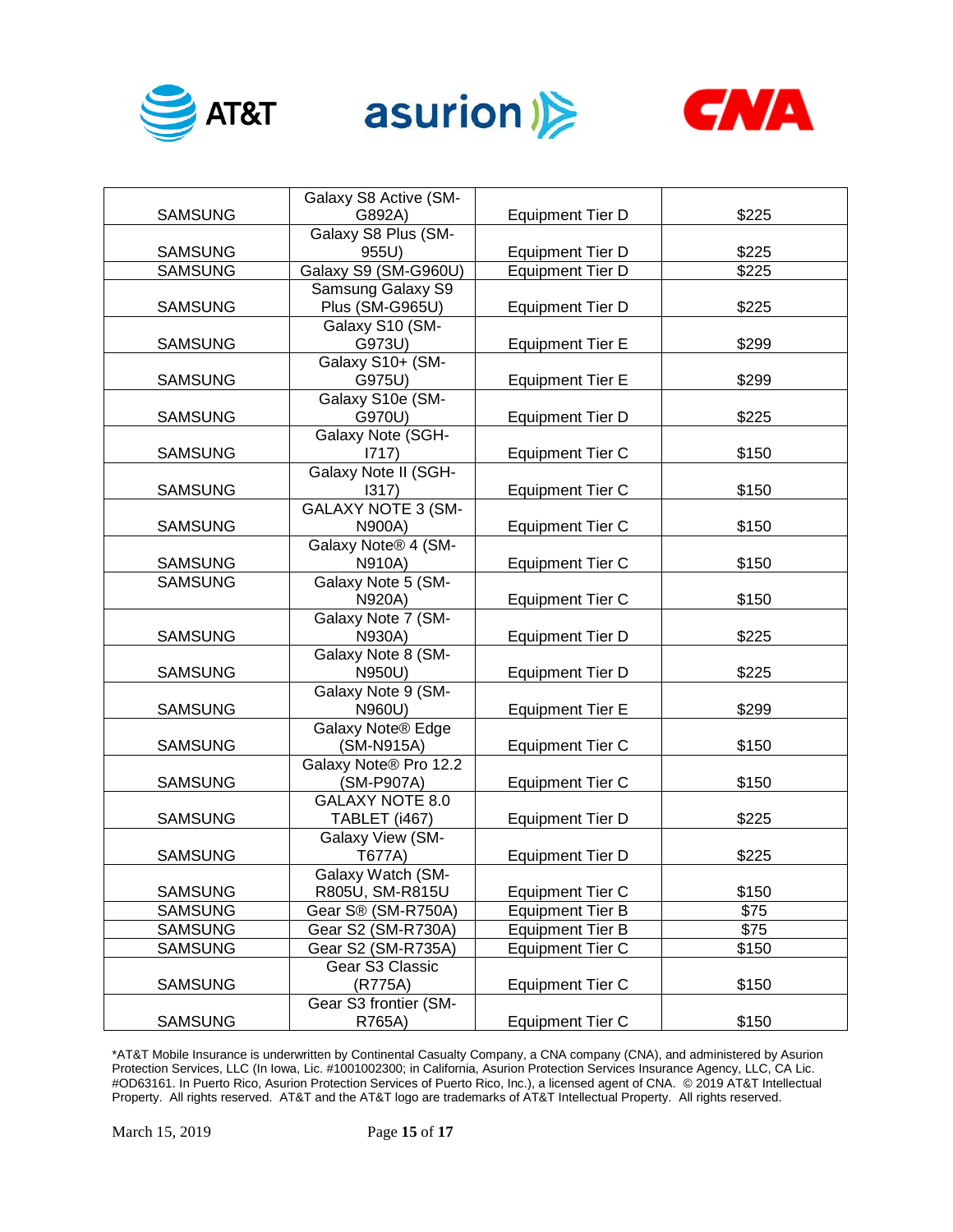





| <b>SAMSUNG</b>         | GO (N310)                | <b>Equipment Tier C</b> | \$150            |
|------------------------|--------------------------|-------------------------|------------------|
| <b>SAMSUNG</b>         | <b>IMPRESSION (A877)</b> | <b>Equipment Tier B</b> | \$75             |
| <b>SAMSUNG</b>         | INFUSE 4G (SGH-i997)     | <b>Equipment Tier C</b> | \$150            |
| <b>SAMSUNG</b>         | Jack (i637)              | <b>Equipment Tier B</b> | \$75             |
| <b>SAMSUNG</b>         | Magnet (SGH-a257)        | <b>Equipment Tier B</b> | \$75             |
| <b>SAMSUNG</b>         | <b>MYTHIC</b>            | <b>Equipment Tier B</b> | \$75             |
| <b>SAMSUNG</b>         | P777                     | <b>Equipment Tier B</b> | \$75             |
| <b>SAMSUNG</b>         | Propel (A767)            | <b>Equipment Tier B</b> | \$75             |
| <b>SAMSUNG</b>         | Propel Pro (SGH-i627)    | <b>Equipment Tier B</b> | \$75             |
| <b>SAMSUNG</b>         | RUGBY (A837)             | <b>Equipment Tier B</b> | \$75             |
| <b>SAMSUNG</b>         | RUGBY II (A847)          | <b>Equipment Tier B</b> | \$75             |
| <b>SAMSUNG</b>         | <b>RUGBY III</b>         | <b>Equipment Tier B</b> | \$75             |
| <b>SAMSUNG</b>         | Rugby® 4 (SM-B780A)      | <b>Equipment Tier B</b> | \$75             |
|                        | <b>RUGBY SMART</b>       |                         |                  |
| <b>SAMSUNG</b>         | (SGH-i847)               | <b>Equipment Tier B</b> | \$75             |
| <b>SAMSUNG</b>         | <b>SGH-A107</b>          | <b>Equipment Tier B</b> | $\overline{$75}$ |
| <b>SAMSUNG</b>         | <b>SLM (A747)</b>        | <b>Equipment Tier B</b> | \$75             |
| <b>SAMSUNG</b>         | SOLSTICE (A887)          | <b>Equipment Tier B</b> | \$75             |
| <b>SAMSUNG</b>         | SOLSTICE II (A817)       | <b>Equipment Tier B</b> | \$75             |
| <b>SAMSUNG</b>         | STRIVE (A687)            | <b>Equipment Tier B</b> | $\overline{$75}$ |
| <b>SAMSUNG</b>         | SUNBURST (A697)          | <b>Equipment Tier B</b> | $\overline{$75}$ |
| <b>SAMSUNG</b>         | <b>SYNC (A707)</b>       | <b>Equipment Tier B</b> | $\overline{$75}$ |
| <b>SHARP</b>           | FX (STX-2)               | <b>Equipment Tier B</b> | $\overline{$75}$ |
| <b>SHARP</b>           | FX II/PLUS (ADS1)        | <b>Equipment Tier B</b> | $\overline{$75}$ |
| <b>SIERRA WIRELESS</b> | AC860                    | <b>Equipment Tier B</b> | \$75             |
| <b>SIERRA WIRELESS</b> | AC875 3.6                | <b>Equipment Tier B</b> | \$75             |
| <b>SIERRA WIRELESS</b> | <b>AC875U</b>            | <b>Equipment Tier A</b> | $\overline{$25}$ |
| <b>SIERRA WIRELESS</b> | AC881                    | <b>Equipment Tier B</b> | $\overline{$75}$ |
| <b>SONIM</b>           | XP5® (XP5700)            | <b>Equipment Tier B</b> | \$75             |
| SONIM                  | XP5s (XP5800)            | <b>Equipment Tier B</b> | \$75             |
| SONIM                  | XP6 (XP6700)             | <b>Equipment Tier C</b> | \$150            |
| SONIM                  | XP8 (XP8800)             | <b>Equipment Tier D</b> | \$225            |
| SONY-ERICSSON          | C905a                    | <b>Equipment Tier B</b> | \$75             |
| SONY-ERICSSON          | EC400                    | <b>Equipment Tier B</b> | \$75             |
| SONY-ERICSSON          | EXPERIA TL (LT30at)      | <b>Equipment Tier C</b> | \$150            |
|                        | <b>TABLET P</b>          |                         |                  |
| SONY-ERICSSON          | (SGPT211US)              | <b>Equipment Tier C</b> | \$150            |
| SONY-ERICSSON          | VIVAZ (U5AT)             | <b>Equipment Tier B</b> | \$75             |
| SONY-ERICSSON          | W350a                    | <b>Equipment Tier B</b> | \$75             |
| SONY-ERICSSON          | W518a                    | <b>Equipment Tier B</b> | \$75             |
| SONY-ERICSSON          | <b>W580i</b>             | <b>Equipment Tier B</b> | \$75             |
| SONY-ERICSSON          | <b>W760A</b>             | <b>Equipment Tier B</b> | \$75             |
| SONY-ERICSSON          | <b>W810i</b>             | <b>Equipment Tier B</b> | \$75             |
| SONY-ERICSSON          | XPERIA ION (LT28at)      | <b>Equipment Tier C</b> | \$150            |
| SONY-ERICSSON          | <b>XPERIA PLAY 4G</b>    | <b>Equipment Tier B</b> | \$75             |